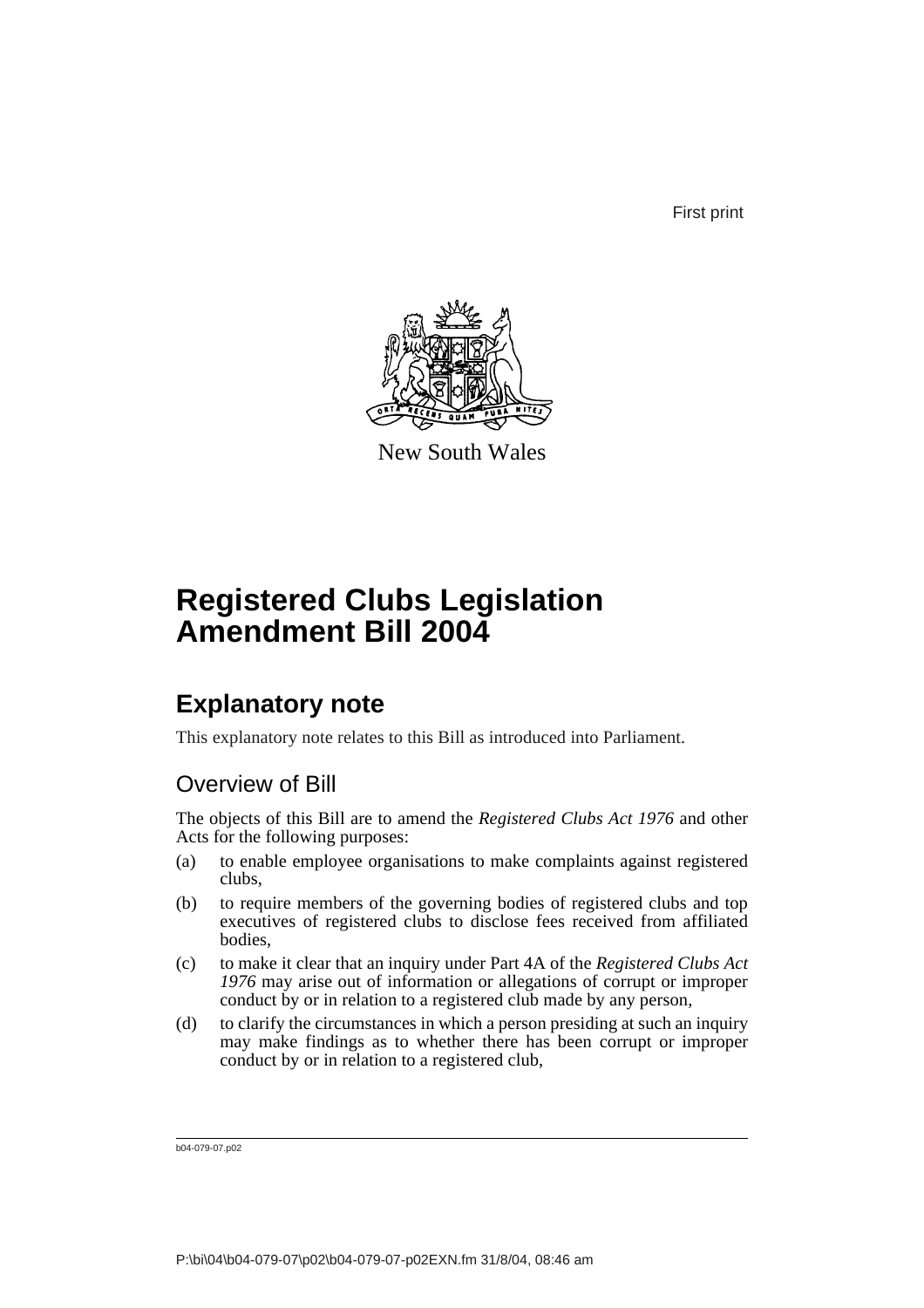Explanatory note

- (e) to enable the findings of such an inquiry to be divulged or published by the Director of Liquor and Gaming (the *Director*), with the approval of the Minister,
- (f) to make it an offence to take reprisals against an employee of a registered club or a member of the governing body of a registered club who discloses information to the Director,
- (g) to make it an offence for an employee of a registered club or a member of the governing body of a registered club to disclose information to the Director that the employee or member knows is false or misleading in a material respect,
- (h) to extend the current powers of the Director with respect to investigation of grounds for complaints against registered clubs to other matters for which action may be taken under the *Registered Clubs Act 1976*,
- (i) to enable matters arising out of an inquiry or an investigation under that Act, and relating to the employment, including termination of employment, of a member of staff of a registered club, to be referred to the Industrial Relations Commission or the head of any Government Department involved in the administration of the *Industrial Relations Act 1996*,
- (j) to enable the Director to recover the reasonable costs of an inquiry or investigation from a registered club or a licensee, manager, close associate or non-proprietary association within the meaning of the *Liquor Act 1982*,
- (k) to make it clear that the Liquor Administration Board may suspend or cancel gaming machine authorisations if a registered club or licensee fails to pay gaming machine tax or a monitoring fee,
- (l) to enable the disclosure of information arising out of, or relating to, the administration of the *Gaming Machine Tax Act 2001* if, in the opinion of the Minister or Treasurer, it is in the public interest to do so,
- (m) to give a defence of absolute privilege in proceedings for defamation in relation to disclosures to or by the Minister or Director of a report of an inquiry under Part 4A of the *Registered Clubs Act 1976*,
- (n) to make other consequential amendments and provision of a savings and transitional nature.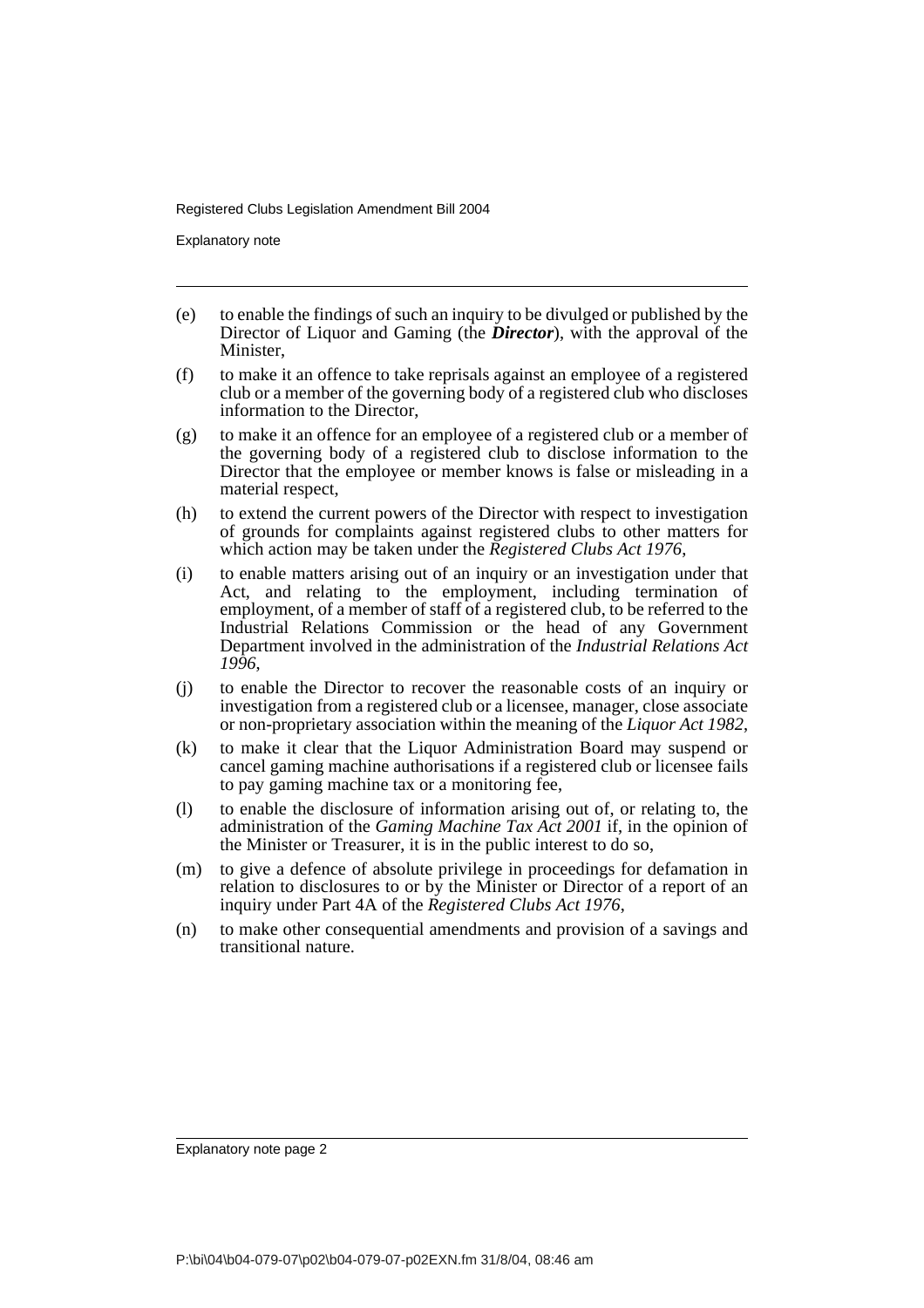Explanatory note

### Outline of provisions

**Clause 1** sets out the name (also called the short title) of the proposed Act.

**Clause 2** provides for the commencement of the proposed Act on assent.

**Clause 3** is a formal provision that gives effect to the amendments to the *Registered Clubs Act 1976* set out in Schedule 1.

**Clause 4** is a formal provision that gives effect to the amendments to the Acts set out in Schedule 2.

## **Schedule 1 Amendment of Registered Clubs Act 1976**

### **Complaints by employee organisations**

**Schedule 1 [1]** amends section 17 of the *Registered Clubs Act 1976* (the *Clubs Act*) to enable a person authorised by an employee organisation to make a complaint against a registered club that may result in the club's certificate of registration being cancelled. Such a complaint must be made on the grounds for complaints specified in the Clubs Act. **Schedule 1 [2]** makes a consequential amendment.

### **Disclosure of fees**

**Schedule 1 [5]** amends section 41E of the Clubs Act to require a member of the governing body of a registered club or a top executive of a club to declare to the secretary of the club any remuneration, fee for services or similar payment received from an affiliated body if it exceeds \$500. Currently, it is only gifts from such bodies that are required to be declared. **Schedule 1 [6] and [11]** make consequential amendments.

### **Inquiries arranged by Director**

Division 6 of Part 4A of the Clubs Act enables the Director to arrange for the holding of an inquiry for the purposes of investigating an allegation about any corrupt or other improper conduct in relation to a registered club. The Part also sets out procedures for such an inquiry and the powers of persons who preside at an inquiry.

**Schedule 1 [7] and [8]** amend section 41X of the Clubs Act to make it clear that the Director may arrange an inquiry into information about corrupt or improper behaviour, as well as allegations, and that this applies in relation to allegations made, or information provided, by any person.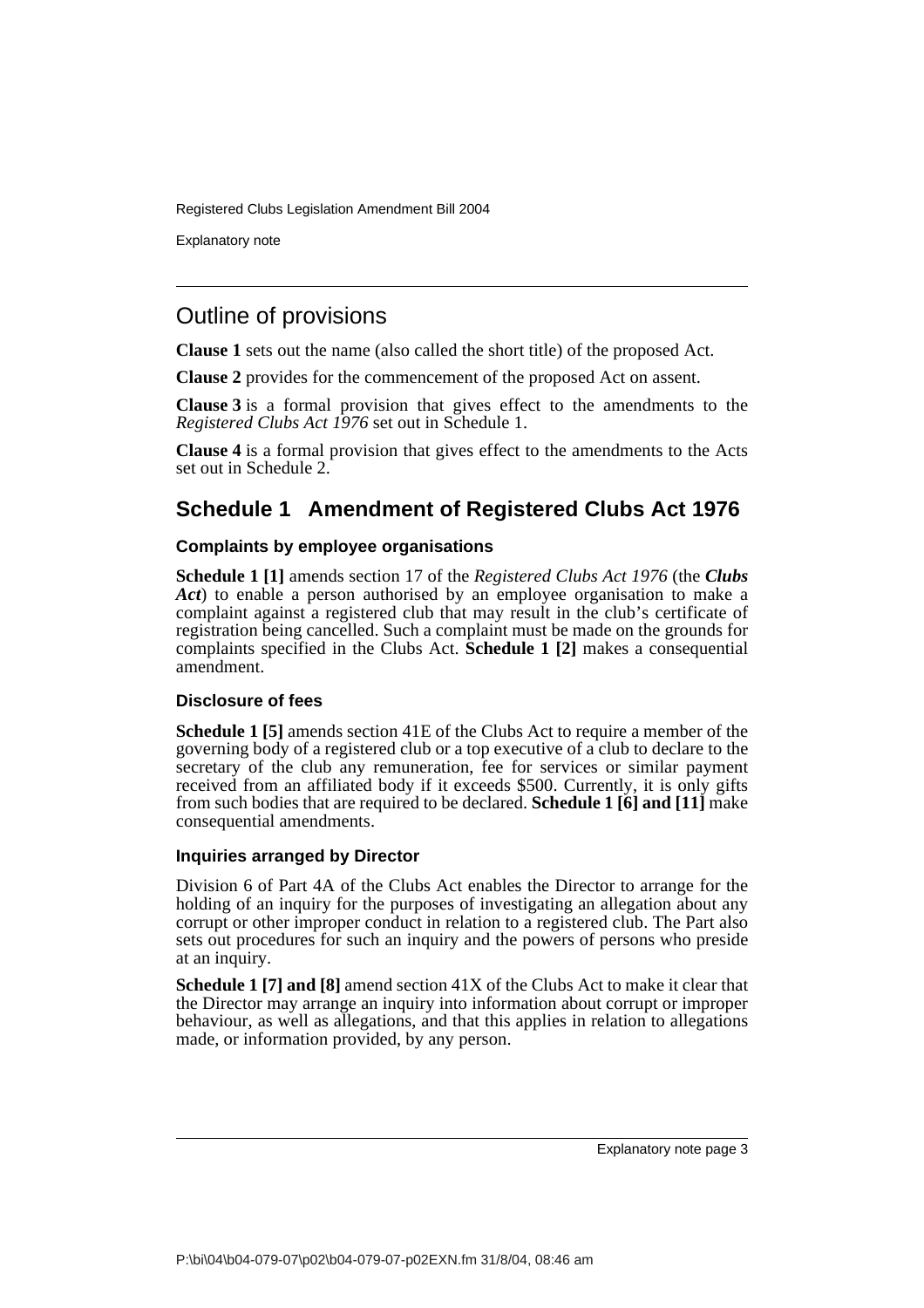Explanatory note

**Schedule 1 [9]** substitutes section 41Z of the Clubs Act. In addition to the matters currently contained in that section, the proposed section makes it clear that the person presiding at the inquiry may report a finding or opinion as to whether there has been corrupt or improper conduct by a registered club or by any person in relation to a registered club and may make recommendations that the Director refer matters to law enforcement agencies or other persons. Any finding as to corrupt or improper conduct must be in relation to conduct that may involve a criminal offence or a disciplinary offence. The proposed section also enables the Director to refer matters arising out of the employment, including termination of employment, of an employee of a registered club to the Industrial Relations Commission or the head of any Government Department involved in the administration of the *Industrial Relations Act 1996*.

**Schedule 1 [10]** inserts proposed section 41ZAA which enables the Director, with the approval of the Minister, to divulge or publish the whole or part of the report of an inquiry. The Minister may give an approval only if of the opinion that it is in the public interest to do so.

**Schedule 1 [16]** inserts Part 19 into Schedule 2 to the Clubs Act. The proposed Part applies the amended and substituted provisions relating to inquiries to any existing inquiries for which a final report has not yet been provided.

### **Protection of employees from reprisals**

**Schedule 1 [12]** inserts proposed sections 43B and 43C. Proposed section 43B makes it an offence for a person or registered club to take detrimental action (including dismissal from employment or loss of office) against an employee or a member of the governing body of the club who discloses information to the Director concerning conduct that is or may be the subject of a complaint under the Clubs Act. Proposed section 43C makes it an offence for an employee or a member of the governing body of a registered club to disclose information to the Director concerning the conduct of a club or a person that the employee or member knows is false or misleading in a material respect.

### **Investigations and related powers of Director**

Currently, the Director is given powers to carry out investigations to ascertain whether a complaint should be made in relation to the secretary, or a member of the governing body, of a registered club. They include a power to request the Commissioner of Police to inquire into and report on matters and to make other requirements of other persons to produce documents and information.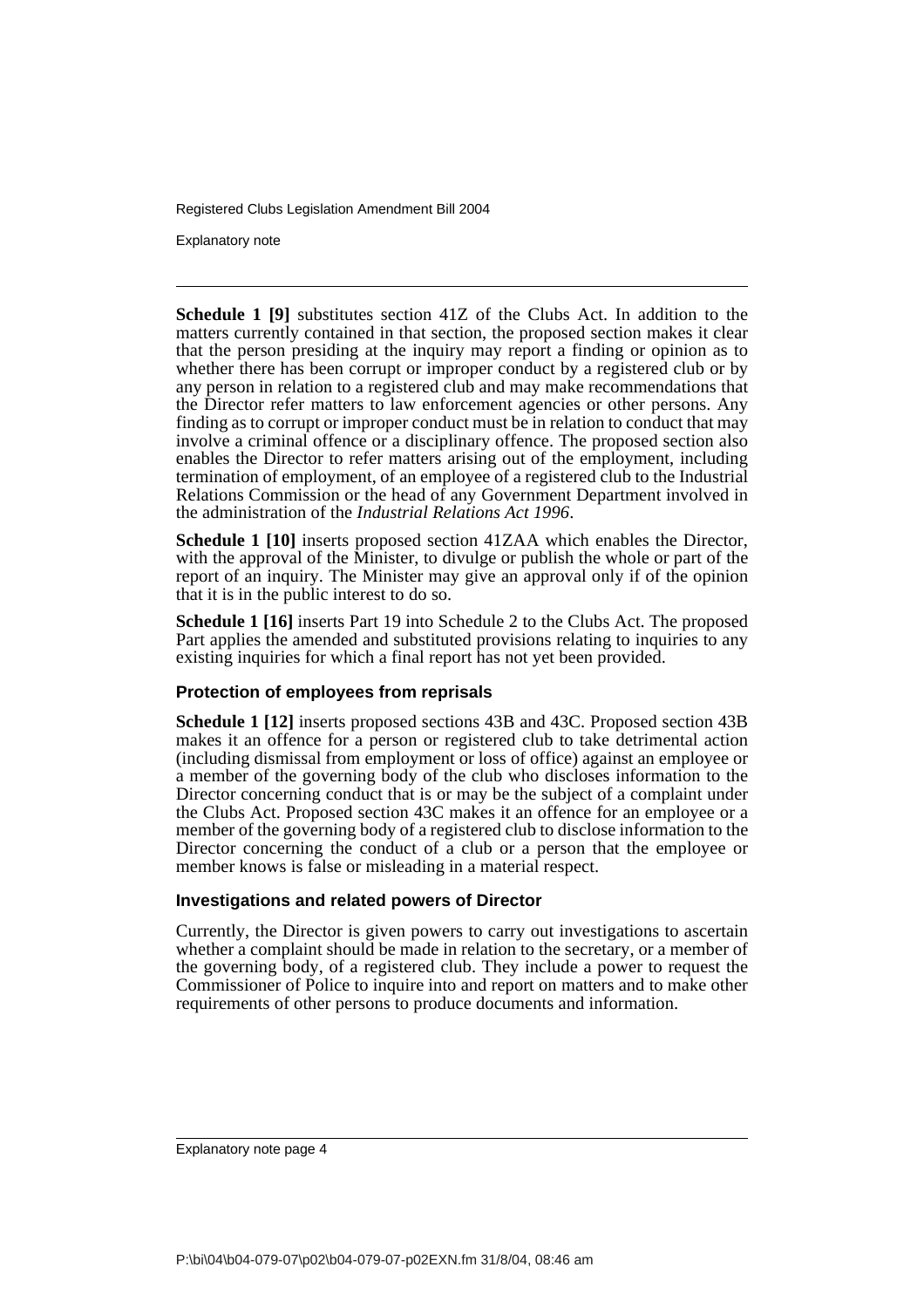Explanatory note

**Schedule 1 [14]** inserts proposed section 57E which extends these powers to investigations to ascertain whether a complaint should be made in relation to a registered club or whether a member of the governing body or an employee of a club is complying with Part 4A of the Clubs Act (relating to accountability requirements). **Schedule 1 [3] and [4]** make consequential amendments.

**Schedule 1 [14]** also inserts proposed sections 57F and 57G. Proposed section 57F enables the Director to refer matters arising out of an investigation or inquiry under proposed section 57E to a law enforcement agency or other person or body, if satisfied that they relate to a breach of the law or constitute or may constitute grounds for taking other proceedings. Matters arising out of the employment, including termination of employment, of an employee of a registered club may be referred to the Industrial Relations Commission or the head of any Government Department involved in the administration of the *Industrial Relations Act 1996*. Proposed section 57G enables the Director to require a registered club to pay the Director's reasonable costs of an investigation or inquiry if it results in a complaint and an order is made by the Licensing Court that the costs be awarded to the Director in the proceedings.

**Schedule 1 [13]** makes a consequential amendment.

**Schedule 1 [16]** inserts a transitional provision that applies proposed section 57G to investigations or inquiries commencing on or after the commencement of the proposed section.

### **Savings and transitional provisions**

**Schedule 1 [15]** enables regulations to be made containing savings and transitional provisions consequential on the enactment of the proposed Act.

### **Schedule 2 Amendment of other Acts**

**Schedule 2.1** amends the *Defamation Act 1974* to insert proposed section 17V. The proposed section gives a defence of absolute privilege in proceedings for defamation in relation to disclosures to or by the Minister or Director of a report of an inquiry under Part 4A of the Clubs Act.

**Schedule 2.2 [1]** amends the *Gaming Machines Act 2001* to make it clear that the Liquor Administration Board may suspend or cancel the authorisation of a holder of an authorisation to keep approved gaming machines if the holder fails to pay a monitoring fee or gaming machine tax under the *Gaming Machine Tax Act 2001* or instalments of tax or tax penalties.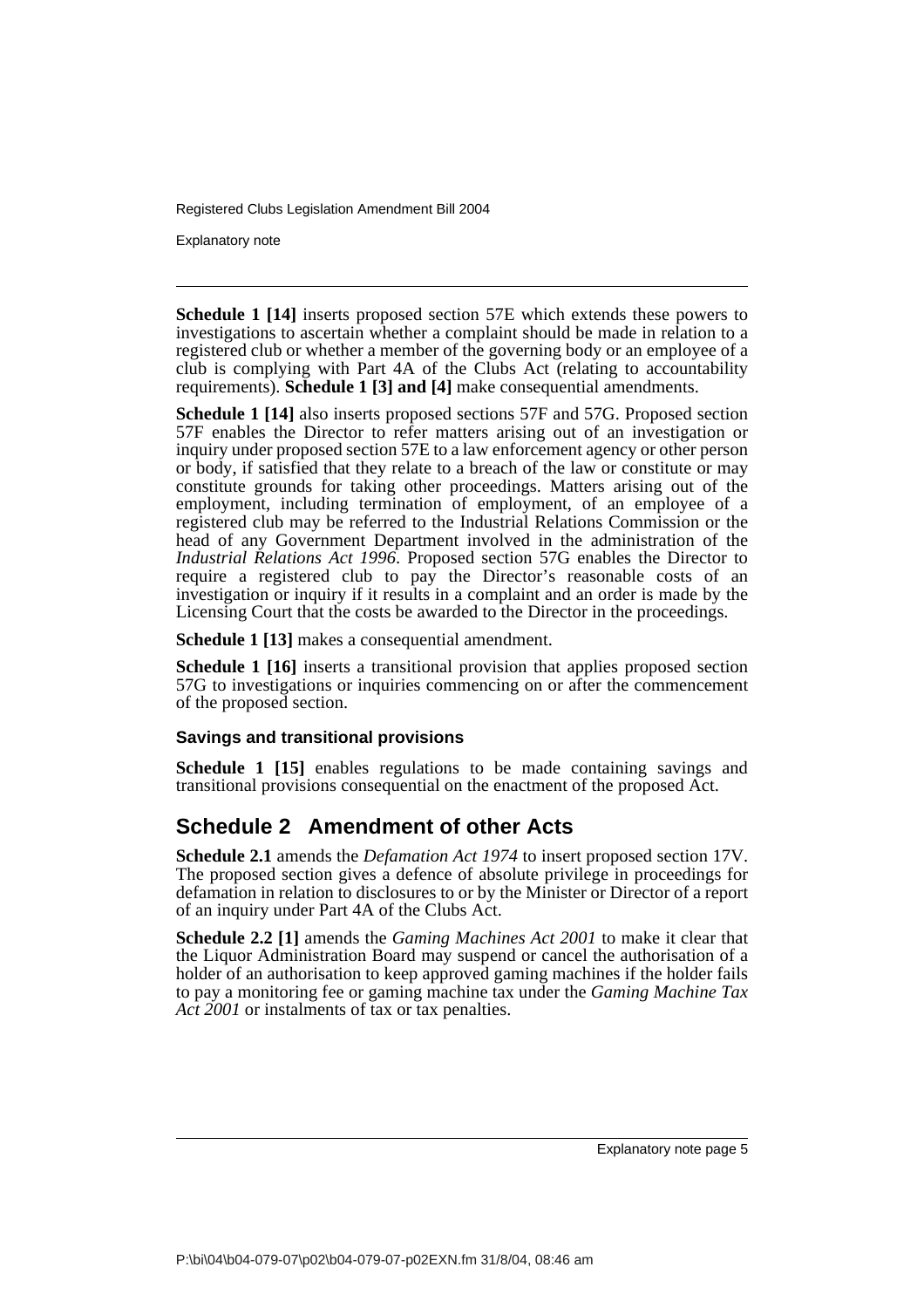Explanatory note

**Schedule 2.2 [2]** amends the *Gaming Machines Act 2001* to insert proposed section 206B. The proposed section enables the Minister or the Treasurer, or the Director-General of the Department of Gaming and Racing, to publish information arising out of, or relating to, the administration or execution of that Act if, in the opinion of the Minister or Treasurer, it is in the public interest to do so.

**Schedule 2.2 [3]** amends the *Gaming Machines Act 2001* to enable regulations to be made containing savings and transitional provisions consequential on the enactment of the proposed Act.

**Schedule 2.3 [1]** inserts proposed sections 66B and 66C into the *Liquor Act 1982*. Proposed section 66B enables the Director to refer matters arising out of an investigation or inquiry under section 66A of that Act to a law enforcement agency or other person or body, if satisfied that they relate to a breach of the law or constitute or may constitute grounds for taking other proceedings. Proposed section 66C enables the Director to require a licensee, manager, close associate or non-proprietary association to pay the Director's reasonable costs of an investigation or inquiry if it results in a complaint and an order is made by the Licensing Court that the costs be awarded to the Director in the proceedings.

**Schedule 2.3 [2]** amends the *Liquor Act 1982* to update a reference.

**Schedule 2.3 [3]** amends the *Liquor Act 1982* to enable regulations to be made containing savings and transitional provisions consequential on the enactment of the proposed Act.

**Schedule 2.3 [4]** inserts Part 22 into Schedule 1. The proposed Part applies proposed section 66C to investigations or inquiries commencing on or after the commencement of the proposed section.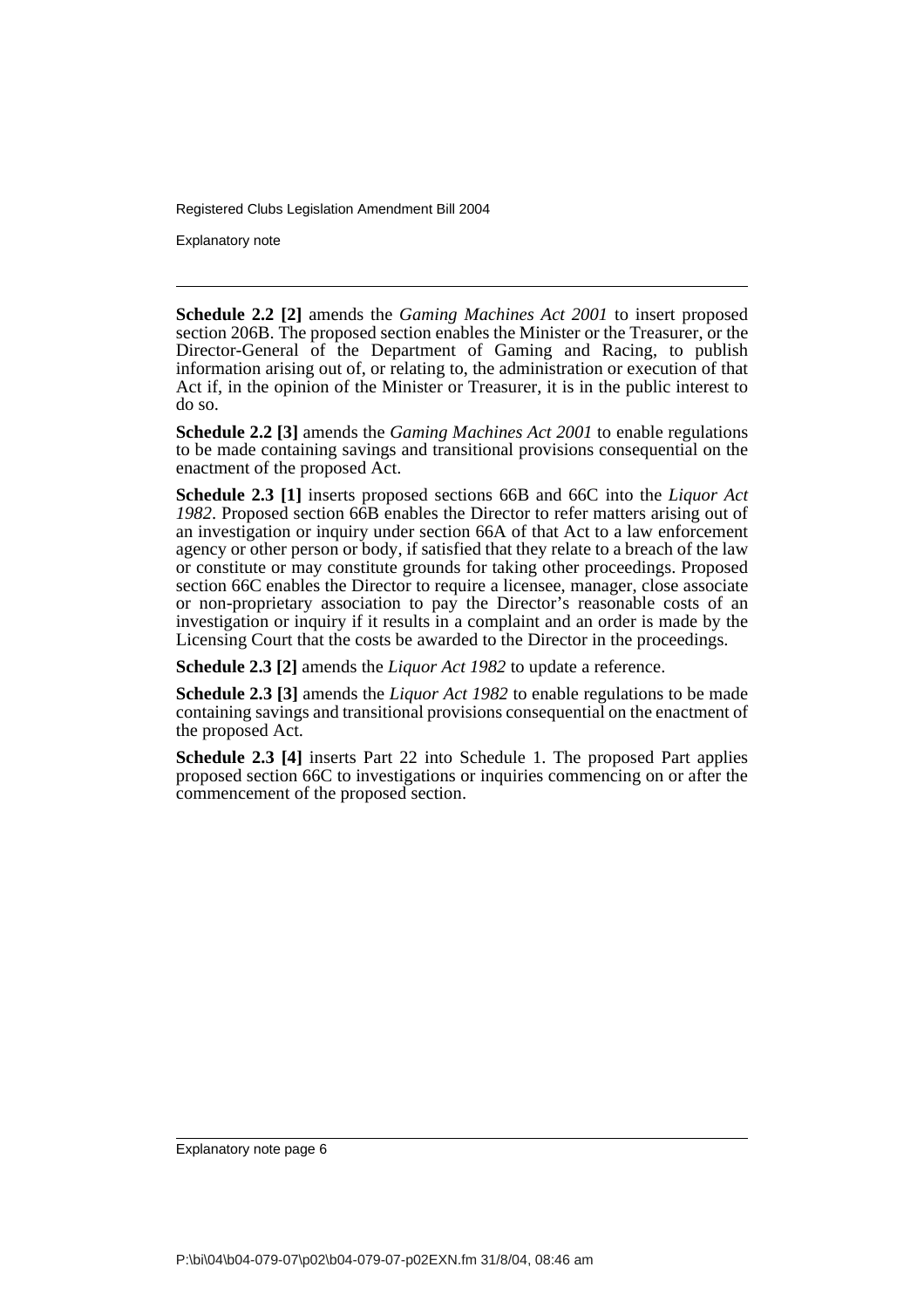First print



New South Wales

# **Registered Clubs Legislation Amendment Bill 2004**

# **Contents**

|   |                                                   | Page |
|---|---------------------------------------------------|------|
|   | Name of Act                                       |      |
|   | Commencement                                      |      |
| 3 | Amendment of Registered Clubs Act 1976 No 31      |      |
|   | Amendment of other Acts                           |      |
|   | Schedule 1 Amendment of Registered Clubs Act 1976 |      |
|   | Schedule 2 Amendment of other Acts                | 12   |

b04-079-07.p02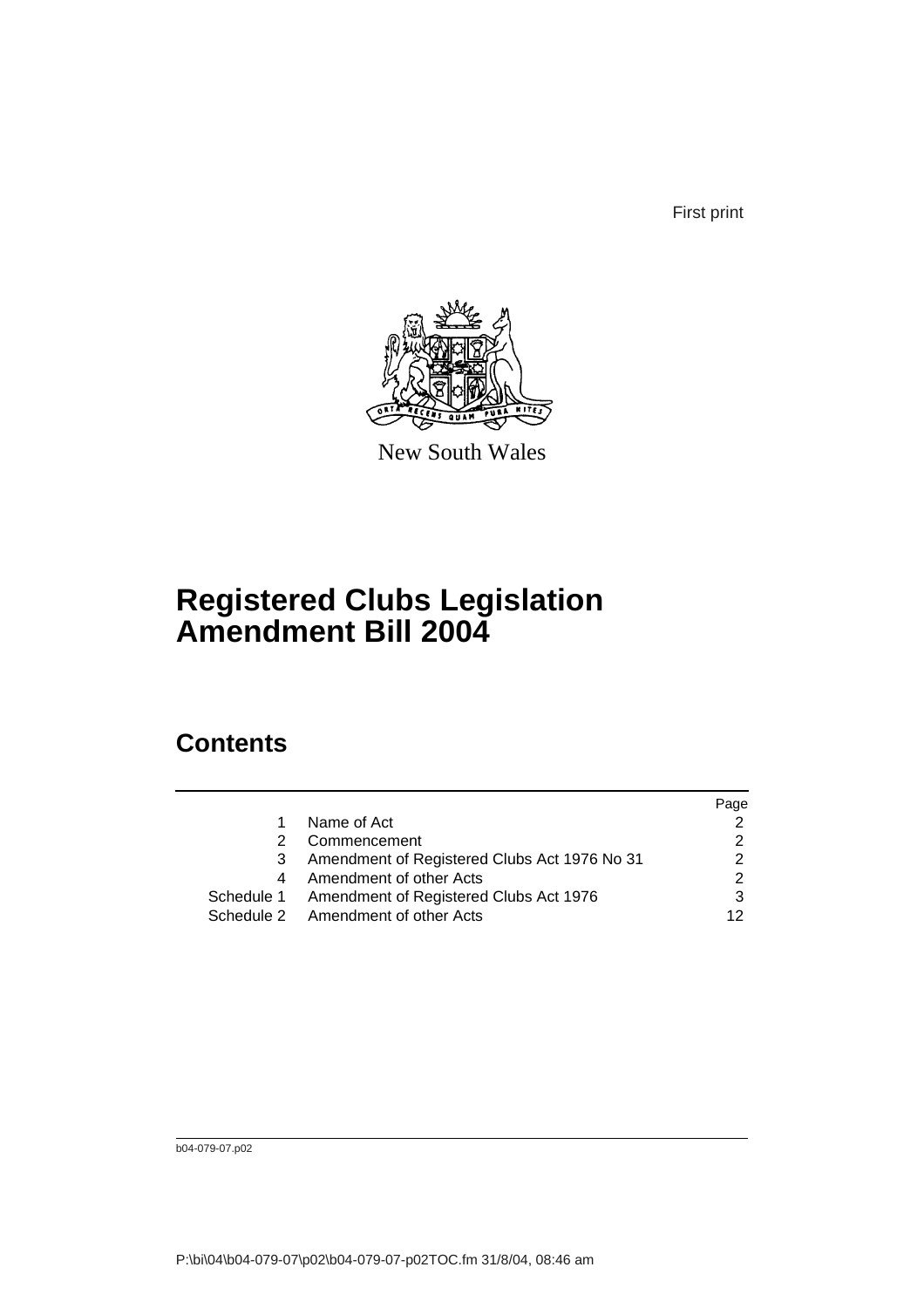**Contents** 

Page

Contents page 2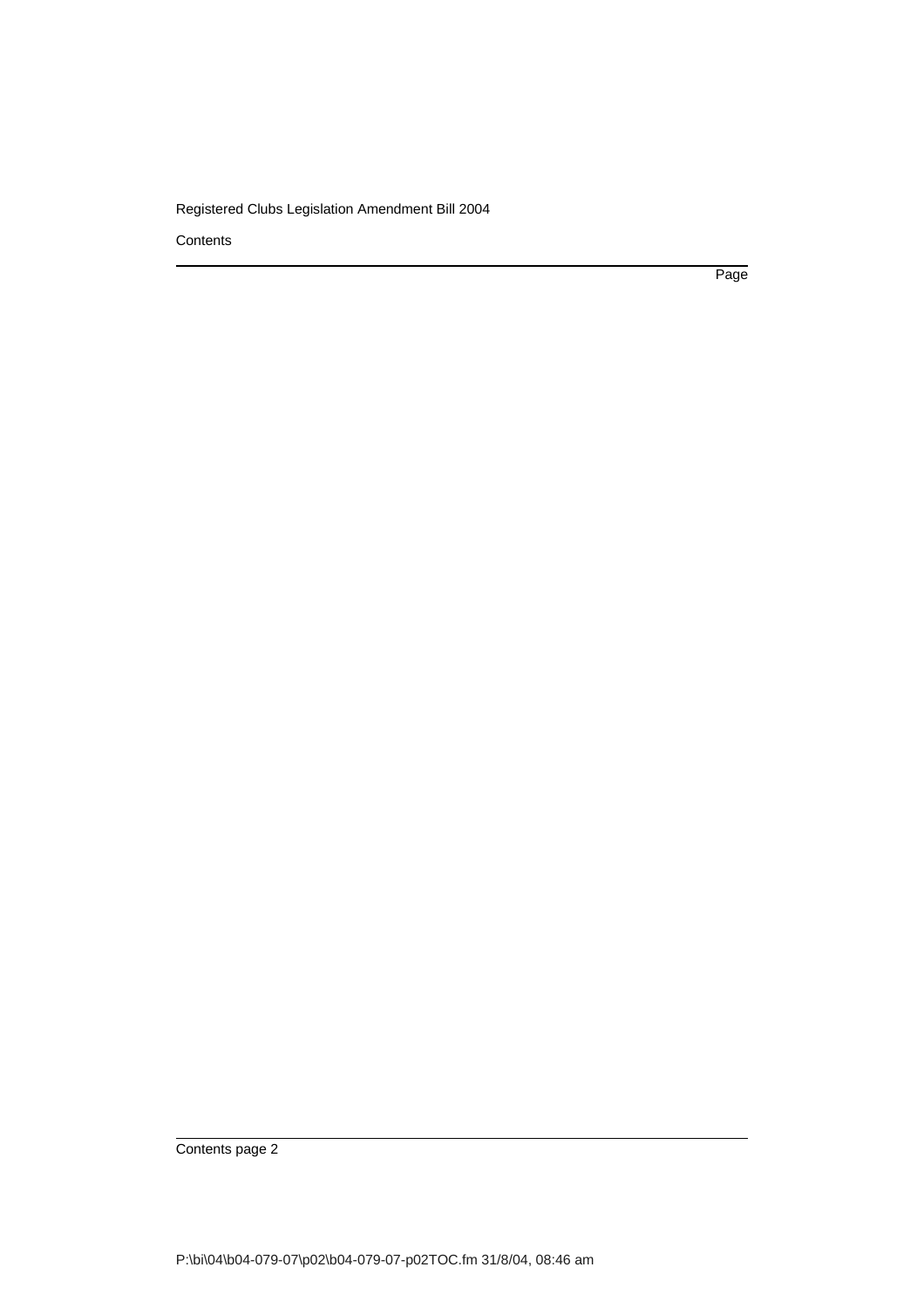

New South Wales

# **Registered Clubs Legislation Amendment Bill 2004**

No , 2004

### **A Bill for**

An Act to amend the *Registered Clubs Act 1976* and other Acts with respect to complaints relating to registered clubs, disclosure of fees, inquiries and investigations and public disclosure of information; and for other purposes.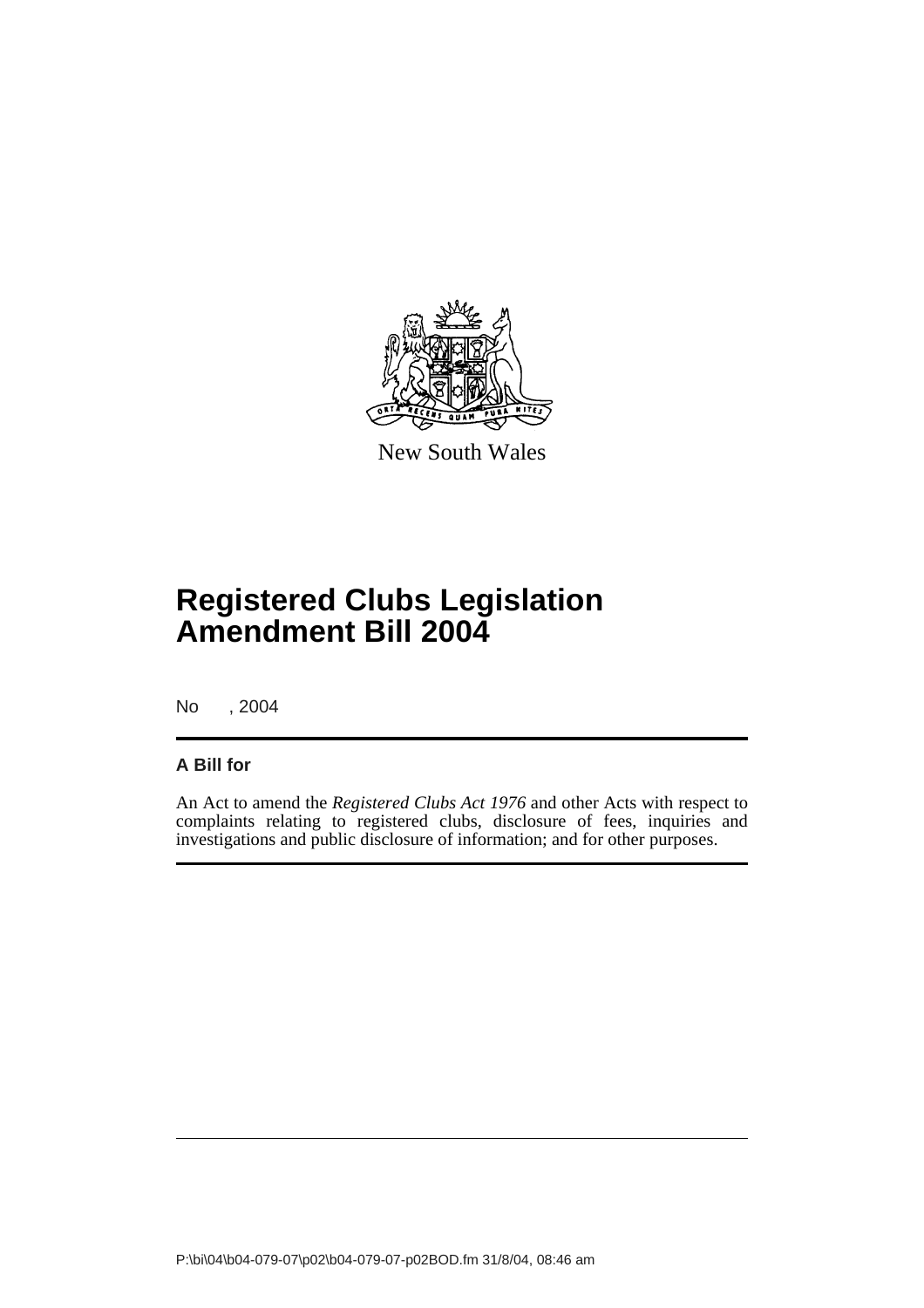<span id="page-9-3"></span><span id="page-9-2"></span><span id="page-9-1"></span><span id="page-9-0"></span>

|              | The Legislature of New South Wales enacts:                                   |         |
|--------------|------------------------------------------------------------------------------|---------|
| 1            | <b>Name of Act</b>                                                           | 2       |
|              | This Act is the Registered Clubs Legislation Amendment Act 2004.             | 3       |
| $\mathbf{2}$ | <b>Commencement</b>                                                          | 4       |
|              | This Act commences on the date of assent to this Act.                        | 5       |
| 3            | Amendment of Registered Clubs Act 1976 No 31                                 | 6       |
|              | The <i>Registered Clubs Act 1976</i> is amended as set out in Schedule 1.    | 7       |
| 4            | <b>Amendment of other Acts</b>                                               | 8       |
|              | The Acts specified in Schedule 2 are amended as set out in that<br>Schedule. | 9<br>10 |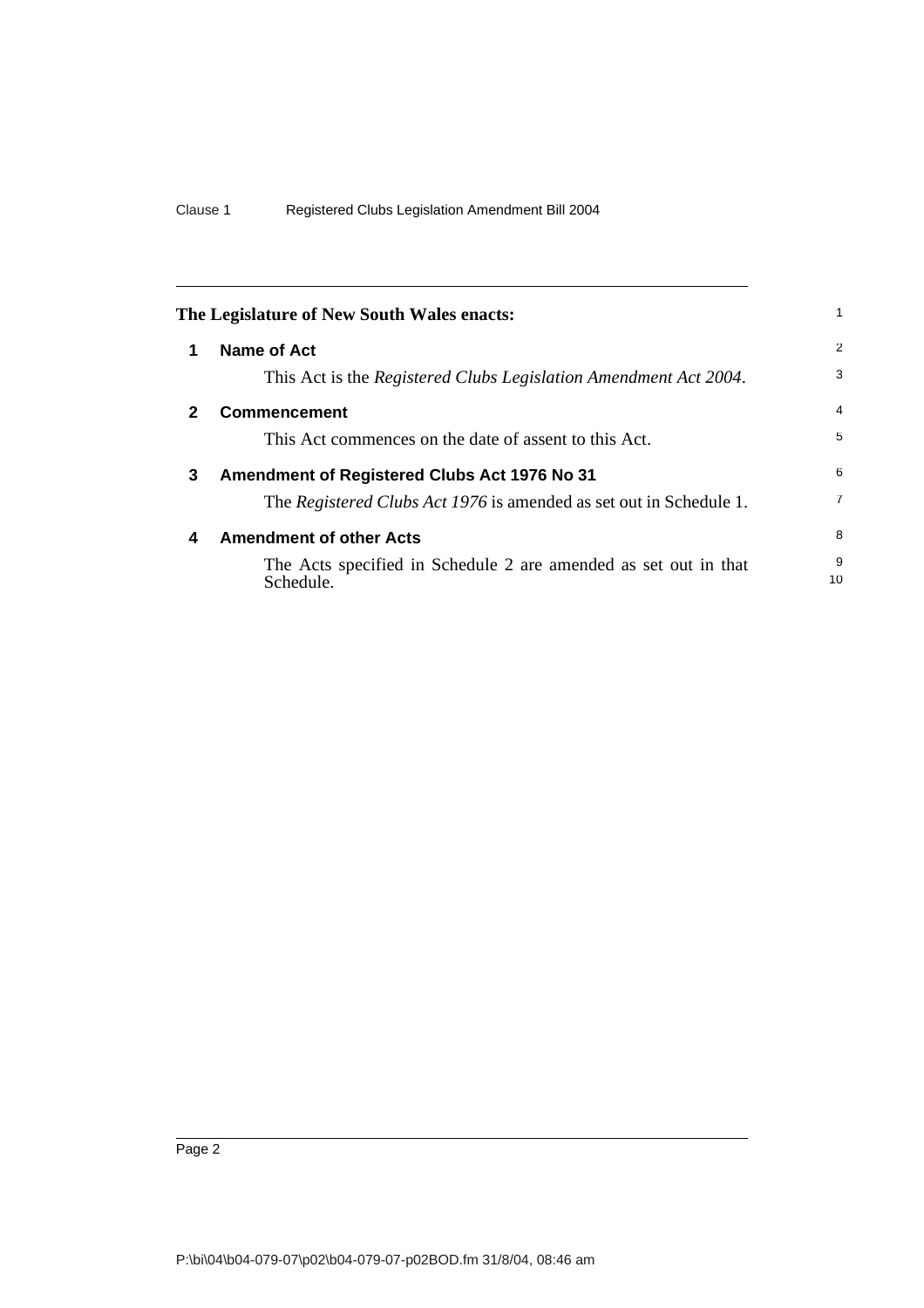Amendment of Registered Clubs Act 1976 Schedule 1

<span id="page-10-0"></span>

|       |                        | Schedule 1 Amendment of Registered Clubs Act 1976<br>(Section 3)                                                                            | 1<br>$\overline{2}$ |
|-------|------------------------|---------------------------------------------------------------------------------------------------------------------------------------------|---------------------|
| [1]   |                        | Section 17 Determination of complaints against registered clubs                                                                             | 3                   |
|       |                        | Insert "or a person authorised by an employee organisation," after<br>"Director," in section 17 (1AA).                                      | 4<br>5              |
| $[2]$ | <b>Section 17 (8)</b>  |                                                                                                                                             | 6                   |
|       |                        | Insert after section $17(7)$ :                                                                                                              | 7                   |
|       | (8)                    | In this section:                                                                                                                            | 8                   |
|       |                        | <i>employee organisation</i> means:                                                                                                         | 9                   |
|       |                        | an industrial organisation of employees registered<br>(a)<br>under the <i>Industrial Relations Act 1996</i> , or                            | 10<br>11            |
|       |                        | association of employees registered<br>(b)<br>as<br>an<br>an<br>organisation under the Workplace Relations Act 1996<br>of the Commonwealth. | 12<br>13<br>14      |
| $[3]$ |                        | Section 34E Responsibilities and liabilities of managers of<br>premises of registered clubs                                                 | 15<br>16            |
|       |                        | Omit "35A" from section 34E (4). Insert instead "57E".                                                                                      | 17                  |
| [4]   |                        | <b>Section 35A Investigations by Director</b>                                                                                               | 18                  |
|       | Omit the section.      |                                                                                                                                             | 19                  |
| [5]   |                        | Section 41E Disclosure of gifts or fees from affiliated bodies                                                                              | 20                  |
|       |                        | Insert "or fee" after "gift" wherever occurring.                                                                                            | 21                  |
| [6]   | <b>Section 41E (5)</b> |                                                                                                                                             | 22                  |
|       |                        | Insert after section $41E(4)$ :                                                                                                             | 23                  |
|       | (5)                    | In this section:                                                                                                                            | 24                  |
|       |                        | <i>fee</i> means remuneration, a fee for services or any similar<br>payment.                                                                | 25<br>26            |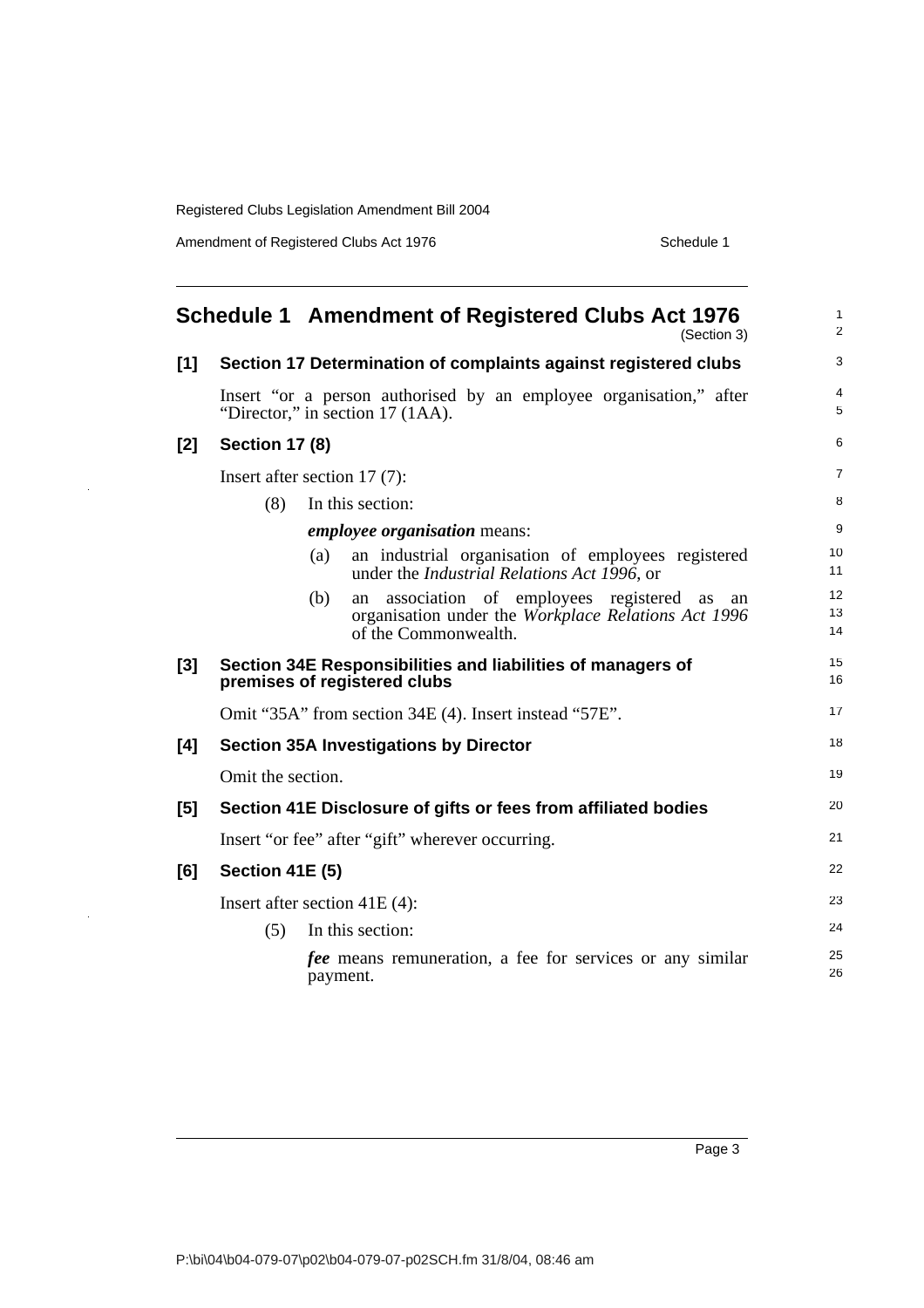| $[7]$ |     |                    |     | Section 41X Inquiry may be held                                                                                                                                                                                                                                                        | $\mathbf{1}$               |
|-------|-----|--------------------|-----|----------------------------------------------------------------------------------------------------------------------------------------------------------------------------------------------------------------------------------------------------------------------------------------|----------------------------|
|       |     |                    |     | Omit "an allegation about any corrupt or other improper conduct in<br>relation to a registered club" from section $41X(1)$ .                                                                                                                                                           | 2<br>3                     |
|       |     | registered club".  |     | Insert instead "an allegation or information about any corrupt or other<br>improper conduct by a registered club or by any person in relation to a                                                                                                                                     | 4<br>5<br>6                |
| [8]   |     | Section 41X (1A)   |     |                                                                                                                                                                                                                                                                                        | $\overline{7}$             |
|       |     |                    |     | Insert after section $41X(1)$ :                                                                                                                                                                                                                                                        | 8                          |
|       |     | (1A)               |     | An inquiry under this section may be held into an allegation<br>made, or information provided, by any person.                                                                                                                                                                          | 9<br>10                    |
| [9]   |     | <b>Section 41Z</b> |     |                                                                                                                                                                                                                                                                                        | 11                         |
|       |     |                    |     | Omit the section. Insert instead:                                                                                                                                                                                                                                                      | 12                         |
|       | 41Z |                    |     | Findings of inquiry and referral of certain matters                                                                                                                                                                                                                                    | 13                         |
|       |     | (1)                |     | The person presiding at an inquiry is required to report to the<br>Director on the findings of the inquiry (including any<br>information obtained in the course of the inquiry).                                                                                                       | 14<br>15<br>16             |
|       |     | (2)                |     | A report to the Director on the findings of the inquiry may<br>contain any one or more of the following:                                                                                                                                                                               | 17<br>18                   |
|       |     |                    | (a) | findings in relation to the subject-matter of the inquiry<br>and to other matters arising in the course of the inquiry,                                                                                                                                                                | 19<br>20                   |
|       |     |                    | (b) | a finding or opinion as to whether there has been<br>corrupt or improper conduct by a registered club or by<br>any person in relation to a registered club,                                                                                                                            | 21<br>22<br>23             |
|       |     |                    | (c) | a recommendation that the Director refer a matter to a<br>law enforcement agency or other person or body under<br>this section or that the Director take other action in<br>relation to the subject-matter of the inquiry or to other<br>matters arising in the course of the inquiry. | 24<br>25<br>26<br>27<br>28 |
|       |     | (3)                |     | A finding or opinion referred to in subsection $(2)$ (b) may be<br>included in a report only if the person presiding:                                                                                                                                                                  | 29<br>30                   |
|       |     |                    | (a) | has the powers and authorities conferred by section 41Y<br>$(1)$ (b), and                                                                                                                                                                                                              | 31<br>32                   |
|       |     |                    | (b) | is of the opinion that the conduct concerned may<br>involve a criminal offence or a disciplinary offence.                                                                                                                                                                              | 33<br>34                   |

Page 4

l,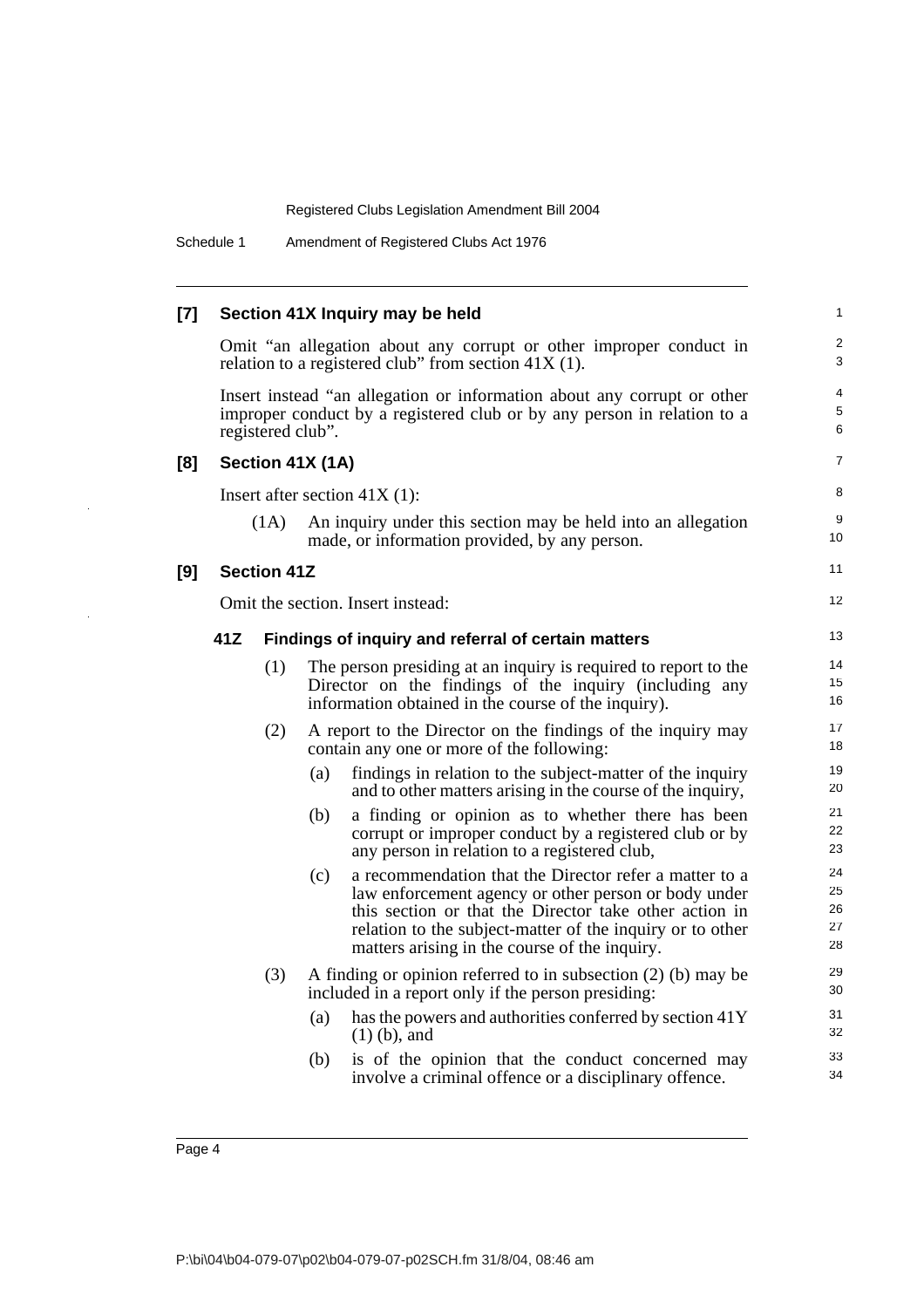Amendment of Registered Clubs Act 1976 **Schedule 1** Schedule 1

- (4) The person presiding at the inquiry is not authorised to include in a report to the Director a statement as to a finding or opinion that a specified person is guilty of or has committed or is committing a criminal offence (whether or not a specified criminal offence).
- (5) A finding or opinion in a report to the Director that there has been corrupt or improper conduct by a registered club or by any person in relation to a registered club is not a finding or opinion that any person is guilty of or has committed, is committing or is about to commit a criminal offence.
- (6) If the Director is satisfied that any matter contained in the report:
	- (a) relates or may relate to a breach of a law of the State (including this Act) or of another State or Territory or of the Commonwealth, or
	- (b) constitutes or may constitute grounds for taking proceedings of any kind (including a complaint under this or any other Act) against a registered club or other person,

the Director may refer the matter to a law enforcement agency or to any other person or body who may have an interest in the matter.

- (7) Without limiting subsection (6), the Director may refer a matter under that subsection that arises out of the employment, including termination of employment, of an employee of a registered club to the Industrial Relations Commission or the head of any Government Department involved in the administration of the *Industrial Relations Act 1996*.
- (8) In this section:

*criminal offence* means a criminal offence under the law of the State or under any other law relevant to the conduct in question.

*disciplinary offence* includes any misconduct, irregularity, neglect of duty, breach of discipline or other improper conduct that constitutes or may constitute grounds for disciplinary action, or proceedings (including a complaint under this or any other Act), under any law.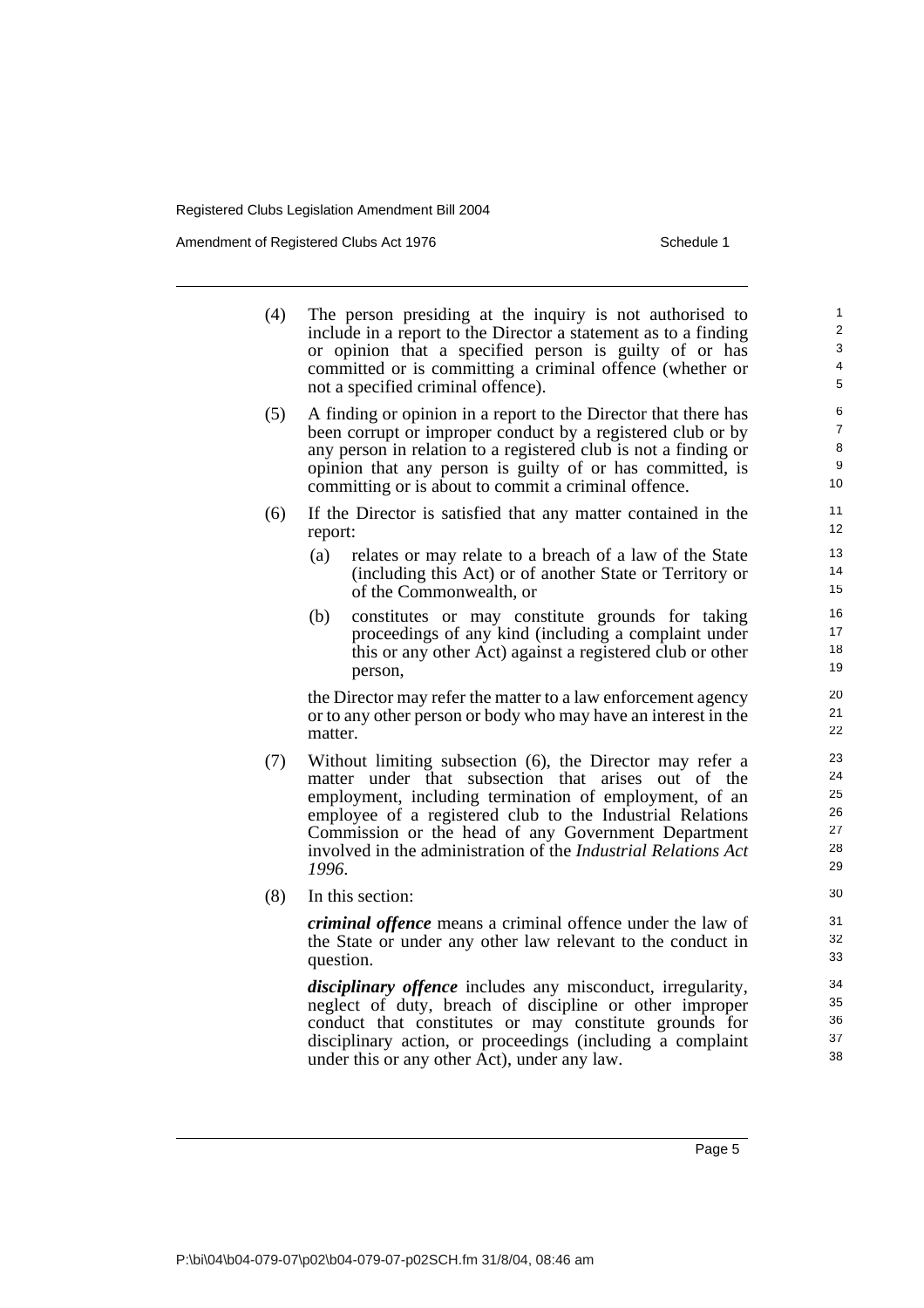Schedule 1 Amendment of Registered Clubs Act 1976

*law enforcement agency* has the same meaning as in section 12A of the *Royal Commissions Act 1923*.

1  $\overline{2}$ 

3

4

15

16 17

18

### **[10] Section 41ZAA**

Insert after section 41ZA:

#### **41ZAA Disclosure and publication of inquiry reports**

| (1) |     | The Director may, with the approval of the Minister, do any<br>of the following:      |  |  |
|-----|-----|---------------------------------------------------------------------------------------|--|--|
|     | (a) | divulge the whole or part of the contents of a report of<br>an inquiry to any person, |  |  |
|     | (b) | publish the whole or part of the contents of any such                                 |  |  |

- report. (2) The Minister may give an approval under this section if of the opinion that it is in the public interest to do so.
- (3) This section has effect despite any other law.

#### **[11] Section 41ZB Regulations for purposes of Part**

Insert "or fee" after "gift" in paragraph (b).

#### **[12] Sections 43B and 43C**

Insert after section 43A:

#### **43B Protection of employees and members of governing body who disclose information to Director**

(1) A person or a registered club that takes detrimental action against an employee of a registered club, or a member of the governing body of a registered club, that is substantially in reprisal for the employee or member disclosing information to the Director concerning conduct of the club or of a person that is or may be the subject of an investigation, inquiry or complaint under this Act is guilty of an offence.

Maximum penalty: 100 penalty units.

(2) It is a defence to an offence under subsection (1) if the defendant proves that the disclosure was frivolous or vexatious.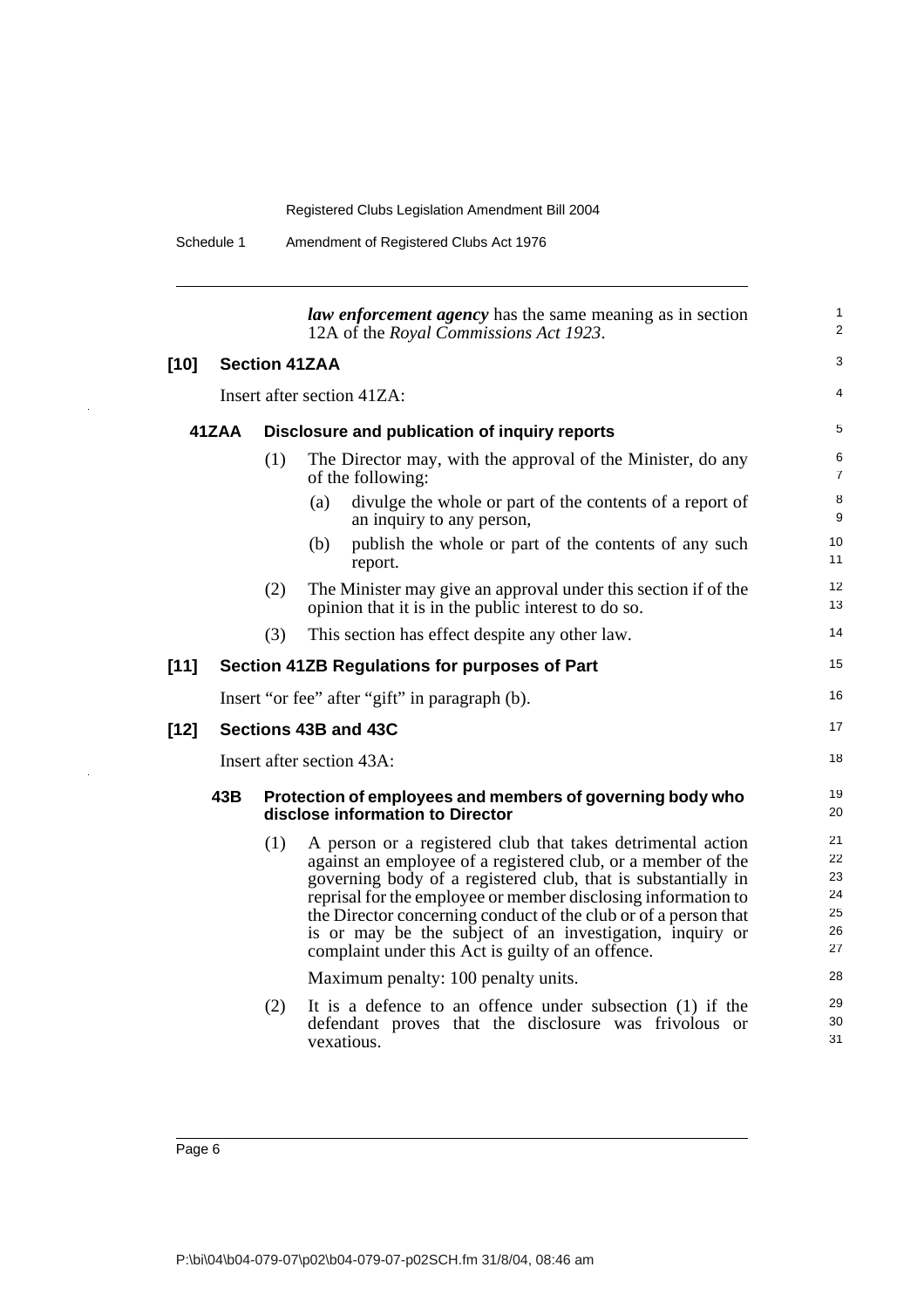Amendment of Registered Clubs Act 1976 Schedule 1

|        |     | (3)             | An employee or a member of a governing body is not subject<br>to any liability for disclosing information referred to in<br>subsection (1) to the Director and no action, claim or demand<br>may be taken or made of or against the employee or member<br>of the governing body for making the disclosure. | $\mathbf{1}$<br>$\sqrt{2}$<br>$\sqrt{3}$<br>$\overline{4}$<br>5 |
|--------|-----|-----------------|------------------------------------------------------------------------------------------------------------------------------------------------------------------------------------------------------------------------------------------------------------------------------------------------------------|-----------------------------------------------------------------|
|        |     | (4)             | This section has effect despite any duty of secrecy or<br>confidentiality or any other restriction on disclosure (whether<br>or not imposed by an Act) applicable to the employee or<br>member concerned.                                                                                                  | 6<br>$\overline{7}$<br>$\bf 8$<br>$\boldsymbol{9}$              |
|        |     | (5)             | In this section, <i>detrimental action</i> means action causing,<br>comprising or involving any of the following:                                                                                                                                                                                          | 10<br>11                                                        |
|        |     |                 | (a)<br>injury, damage or loss,                                                                                                                                                                                                                                                                             | 12                                                              |
|        |     |                 | intimidation or harassment,<br>(b)                                                                                                                                                                                                                                                                         | 13                                                              |
|        |     |                 | discrimination, disadvantage or adverse treatment in<br>(c)<br>relation to employment,                                                                                                                                                                                                                     | 14<br>15                                                        |
|        |     |                 | dismissal from, or prejudice in, employment,<br>(d)                                                                                                                                                                                                                                                        | 16                                                              |
|        |     |                 | (e)<br>loss of office as a member of the governing body of a<br>registered club (other than at a general meeting of the<br>club),                                                                                                                                                                          | 17<br>18<br>19                                                  |
|        |     |                 | (f)<br>disciplinary proceedings.                                                                                                                                                                                                                                                                           | 20                                                              |
|        | 43C |                 | <b>False or misleading disclosures</b>                                                                                                                                                                                                                                                                     | 21                                                              |
|        |     |                 | An employee of a registered club, or a member of the<br>governing body of a registered club, must not disclose<br>information to the Director concerning conduct of the club or<br>of a person that the employee or member knows is false or<br>misleading in a material respect.                          | 22<br>23<br>24<br>25<br>26<br>27                                |
|        |     |                 | Maximum penalty: 100 penalty units.                                                                                                                                                                                                                                                                        |                                                                 |
| $[13]$ |     | Part 7, heading |                                                                                                                                                                                                                                                                                                            | 28                                                              |
|        |     |                 | Insert "Director," before "police".                                                                                                                                                                                                                                                                        | 29                                                              |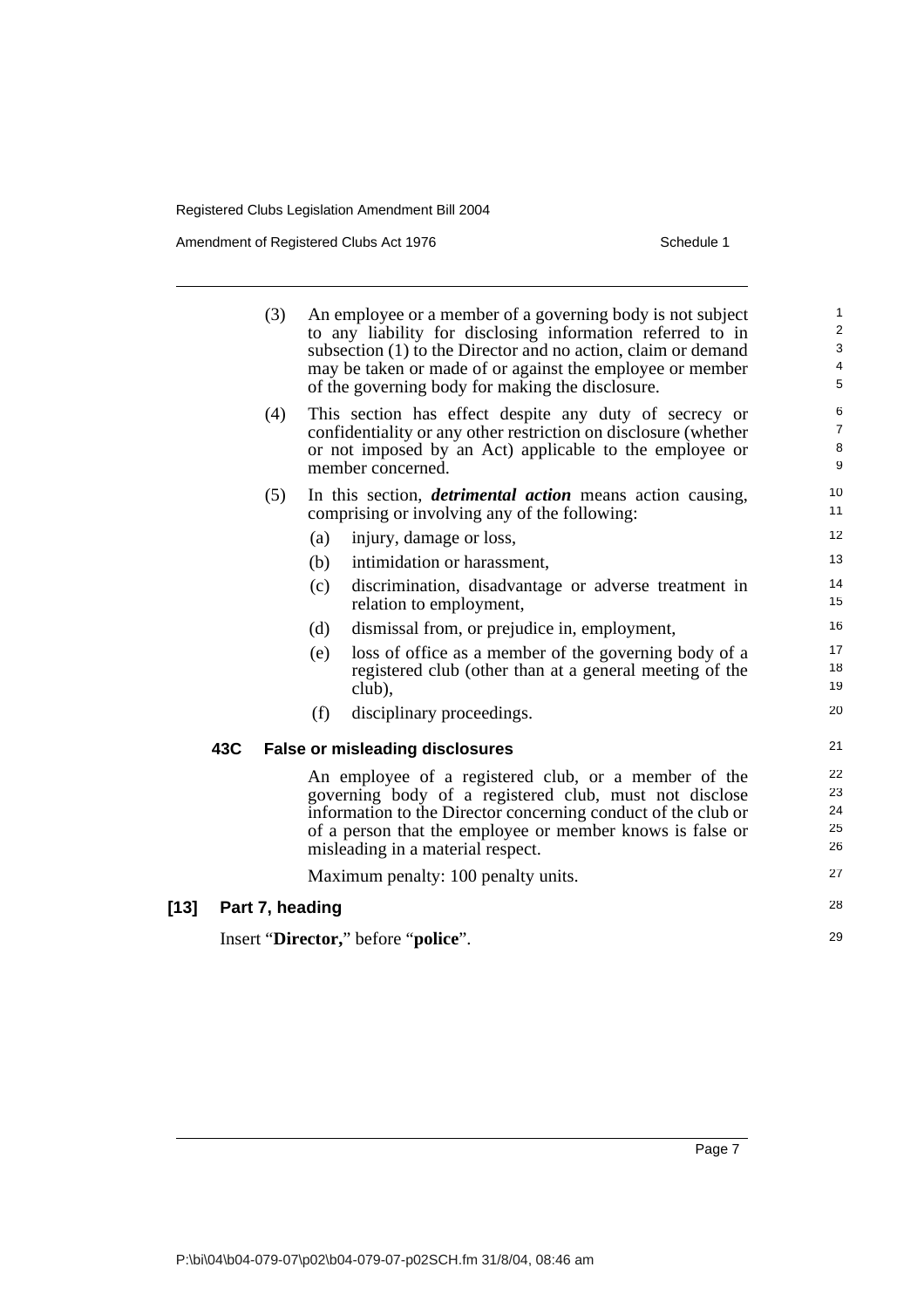Schedule 1 Amendment of Registered Clubs Act 1976

| $[14]$ |     | Sections 57E-57G                                                                                                                                                                                                                                                                                                                    | 1                          |
|--------|-----|-------------------------------------------------------------------------------------------------------------------------------------------------------------------------------------------------------------------------------------------------------------------------------------------------------------------------------------|----------------------------|
|        |     | Insert before section 58:                                                                                                                                                                                                                                                                                                           | $\overline{c}$             |
| 57E    |     | <b>Investigations and inquiries by Director</b>                                                                                                                                                                                                                                                                                     | 3                          |
|        | (1) | The Director may at any time carry out all such investigations<br>and inquiries as are considered by the Director to be necessary<br>in order to ascertain any one or more of the following:                                                                                                                                        | 4<br>5<br>$\,6$            |
|        |     | whether a complaint should be made under section 17<br>(a)<br>in relation to a registered club,                                                                                                                                                                                                                                     | $\overline{7}$<br>8        |
|        |     | whether a complaint should be made under section 35<br>(b)<br>in relation to the secretary, or a member of the<br>governing body, of a registered club,                                                                                                                                                                             | 9<br>10<br>11              |
|        |     | whether a registered club or member of the governing<br>(c)<br>body or an employee of a registered club is complying<br>with the provisions of Part 4A.                                                                                                                                                                             | 12<br>13<br>14             |
|        | (2) | The Commissioner of Police is to inquire into, and report to<br>the Director on, such matters as the Director may request<br>concerning a registered club or person the subject of an<br>investigation or inquiry under this section.                                                                                               | 15<br>16<br>17<br>18       |
|        | (3) | The Director may, by notice in writing, require a person who<br>is the subject of an investigation or inquiry under this section,<br>or is a member of a governing body or an employee of a<br>registered club that is the subject of an investigation or inquiry<br>under this section, to do one or more of the following things: | 19<br>20<br>21<br>22<br>23 |
|        |     | provide, in accordance with directions in the notice,<br>(a)<br>such information verified by statutory declaration as is<br>relevant to the investigation or inquiry and is specified<br>in the notice,                                                                                                                             | 24<br>25<br>26<br>27       |
|        |     | produce, in accordance with directions in the notice,<br>(b)<br>such records as are relevant to the investigation or<br>inquiry and permit examination of the records, the<br>taking of extracts from them and the making of copies<br>of them,                                                                                     | 28<br>29<br>30<br>31<br>32 |
|        |     | authorise a person described in the notice to comply<br>(c)<br>with a requirement of the kind referred to in paragraph<br>$(a)$ or $(b)$ ,                                                                                                                                                                                          | 33<br>34<br>35             |
|        |     | furnish to the Director such authorities and consents as<br>(d)<br>the Director requires for the purpose of enabling the<br>Director to obtain information (including financial and                                                                                                                                                 | 36<br>37<br>38             |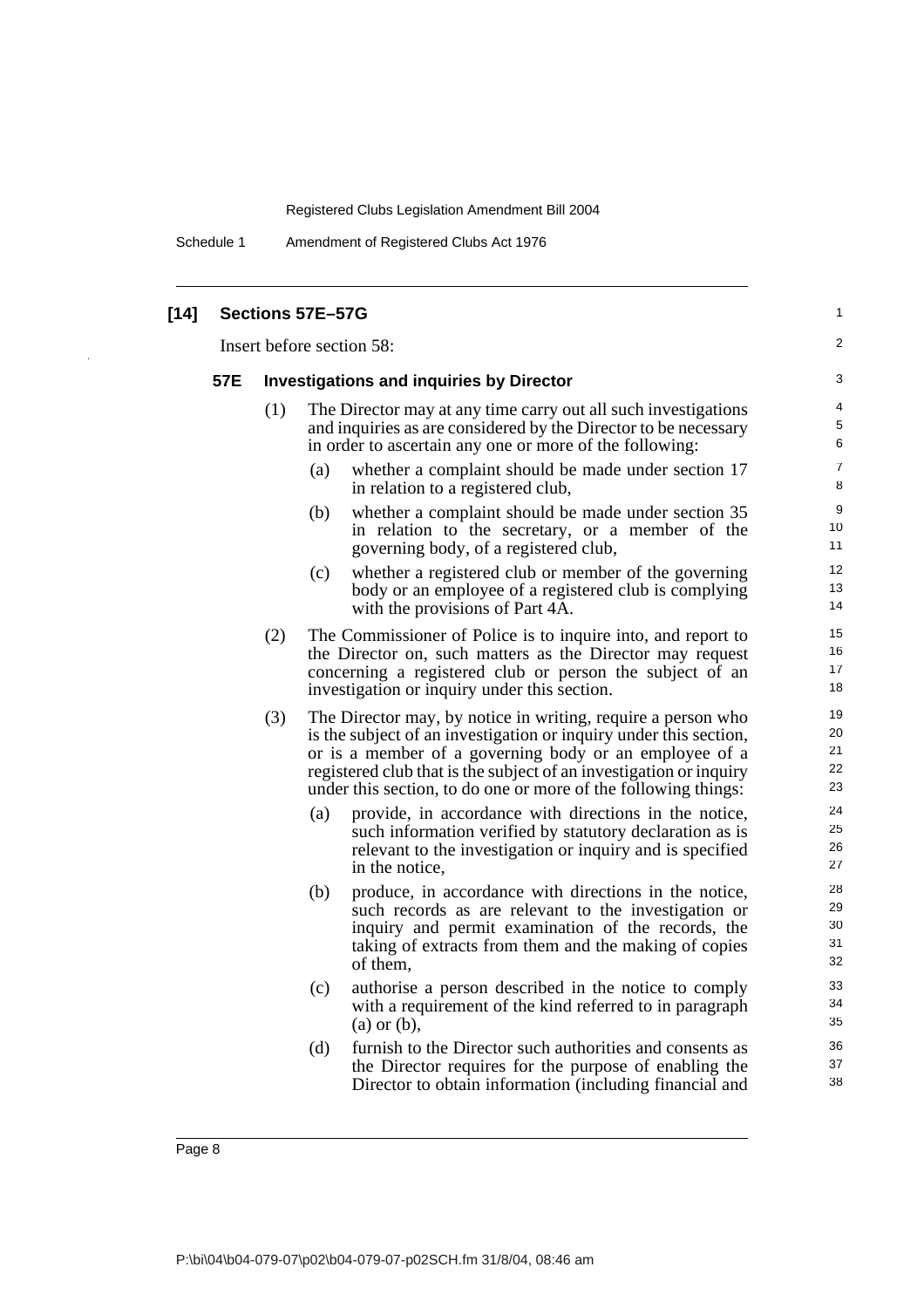Amendment of Registered Clubs Act 1976 **Schedule 1** Schedule 1

other confidential information) from other persons concerning the person under investigation and his or her associates. (4) A person who complies with a requirement of a notice under this section does not on that account incur a liability to another person. (5) A person must not fail to comply with a requirement of the Director contained in a notice under subsection (3). Maximum penalty (subsection (5)): 20 penalty units. **57F Referral of matters to other agencies, persons and bodies** (1) The Director may refer a matter to a law enforcement agency or any other person or body who may have an interest in the matter, if satisfied after carrying out an investigation or inquiry under section 57E that a matter that is the subject of the investigation or inquiry or arises out of it: (a) relates or may relate to a breach of a law of the State (including this Act) or of another State or Territory or of the Commonwealth, or (b) constitutes or may constitute grounds for taking proceedings of any kind (including a complaint under this or any other Act) against a registered club or other person. (2) Without limiting subsection (1), the Director may refer a matter under that subsection that arises out of the employment, including termination of employment, of an employee of a registered club to the Industrial Relations Commission or the head of any Government Department involved in the administration of the *Industrial Relations Act 1996*. (3) In this section: *law enforcement agency* has the same meaning as in section 12A of the *Royal Commissions Act 1923*. **57G Recovery of costs of investigation or inquiry** (1) This section applies if, as a result of an investigation or inquiry conducted by or on behalf of the Director under this 1  $\overline{2}$ 3 4 5 6 7 8 9 10 11 12 13 14 15 16 17 18 19  $20$ 21 22 23 24 25 26 27 28 29 30 31 32 33 34 35 36

Page 9

Act: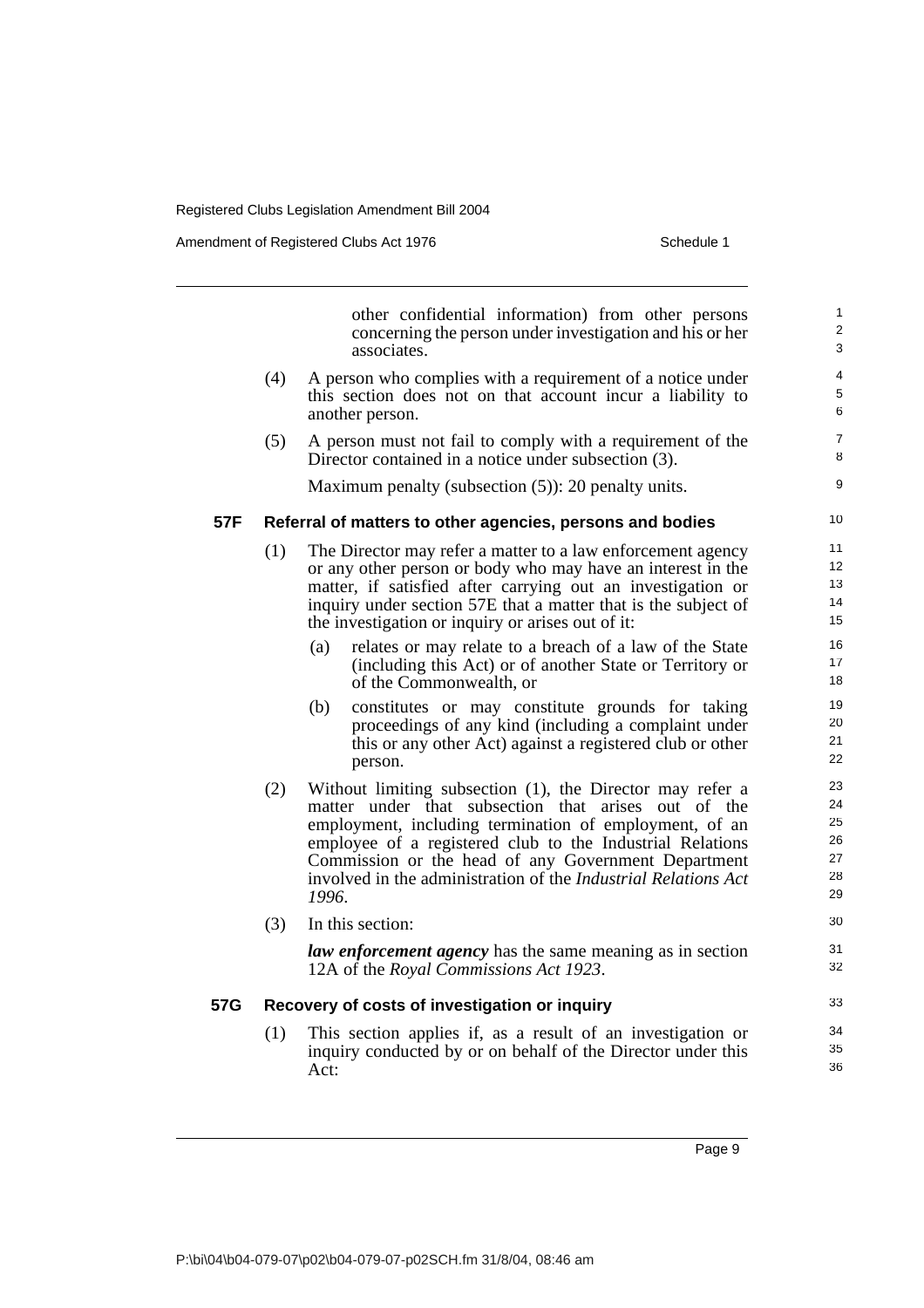|        |    |         | a complaint is made under this Act against a registered<br>(a)<br>club or the secretary or a member of the governing body<br>of a registered club, and                                                                                                                                                                                                                            | 1<br>$\overline{\mathbf{c}}$<br>3  |
|--------|----|---------|-----------------------------------------------------------------------------------------------------------------------------------------------------------------------------------------------------------------------------------------------------------------------------------------------------------------------------------------------------------------------------------|------------------------------------|
|        |    |         | (b)<br>the Licensing Court orders that costs be awarded to the<br>Director in the proceedings in which the complaint is<br>heard and determined.                                                                                                                                                                                                                                  | $\overline{\mathcal{L}}$<br>5<br>6 |
|        |    | (2)     | The Director may, by notice in writing, require the registered<br>club to pay all or any of the reasonable costs incurred by the<br>Director in connection with the investigation or inquiry.                                                                                                                                                                                     | 7<br>8<br>9                        |
|        |    | (3)     | The Director may recover any unpaid amounts specified in a<br>notice given under this section as a debt in a court of<br>competent jurisdiction.                                                                                                                                                                                                                                  | 10<br>11<br>12                     |
| $[15]$ |    |         | Schedule 2 Savings, transitional and other provisions                                                                                                                                                                                                                                                                                                                             | 13                                 |
|        |    |         | Insert at the end of clause $1A(1)$ :                                                                                                                                                                                                                                                                                                                                             | 14                                 |
|        |    |         | Registered Clubs Legislation Amendment Act 2004                                                                                                                                                                                                                                                                                                                                   | 15                                 |
| $[16]$ |    |         | Schedule 2, Part 19                                                                                                                                                                                                                                                                                                                                                               | 16                                 |
|        |    |         | <b>Insert after Part 18:</b>                                                                                                                                                                                                                                                                                                                                                      | 17                                 |
|        |    | Part 19 | <b>Registered Clubs Legislation</b><br>Amendment Act 2004                                                                                                                                                                                                                                                                                                                         | 18<br>19                           |
|        | 91 |         | <b>Existing inquiries under section 41X</b>                                                                                                                                                                                                                                                                                                                                       | 20                                 |
|        |    | (1)     | Section 41X, as amended by the Registered Clubs Legislation<br>Amendment Act 2004, and sections 41Z and 41ZAA, as<br>inserted by that Act, apply to or in respect of an inquiry under<br>section 41X commenced before the commencement of this<br>clause and for which a final report was not provided to the<br>Director before that commencement (an <i>existing inquiry</i> ). | 21<br>22<br>23<br>24<br>25<br>26   |
|        |    | (2)     | A person presiding at an existing inquiry may, if the person<br>thinks it appropriate, allow any person represented at the<br>inquiry to make additional submissions to the inquiry as a<br>result of subclause (1).                                                                                                                                                              | 27<br>28<br>29<br>30               |
|        |    |         |                                                                                                                                                                                                                                                                                                                                                                                   |                                    |

 $\bar{z}$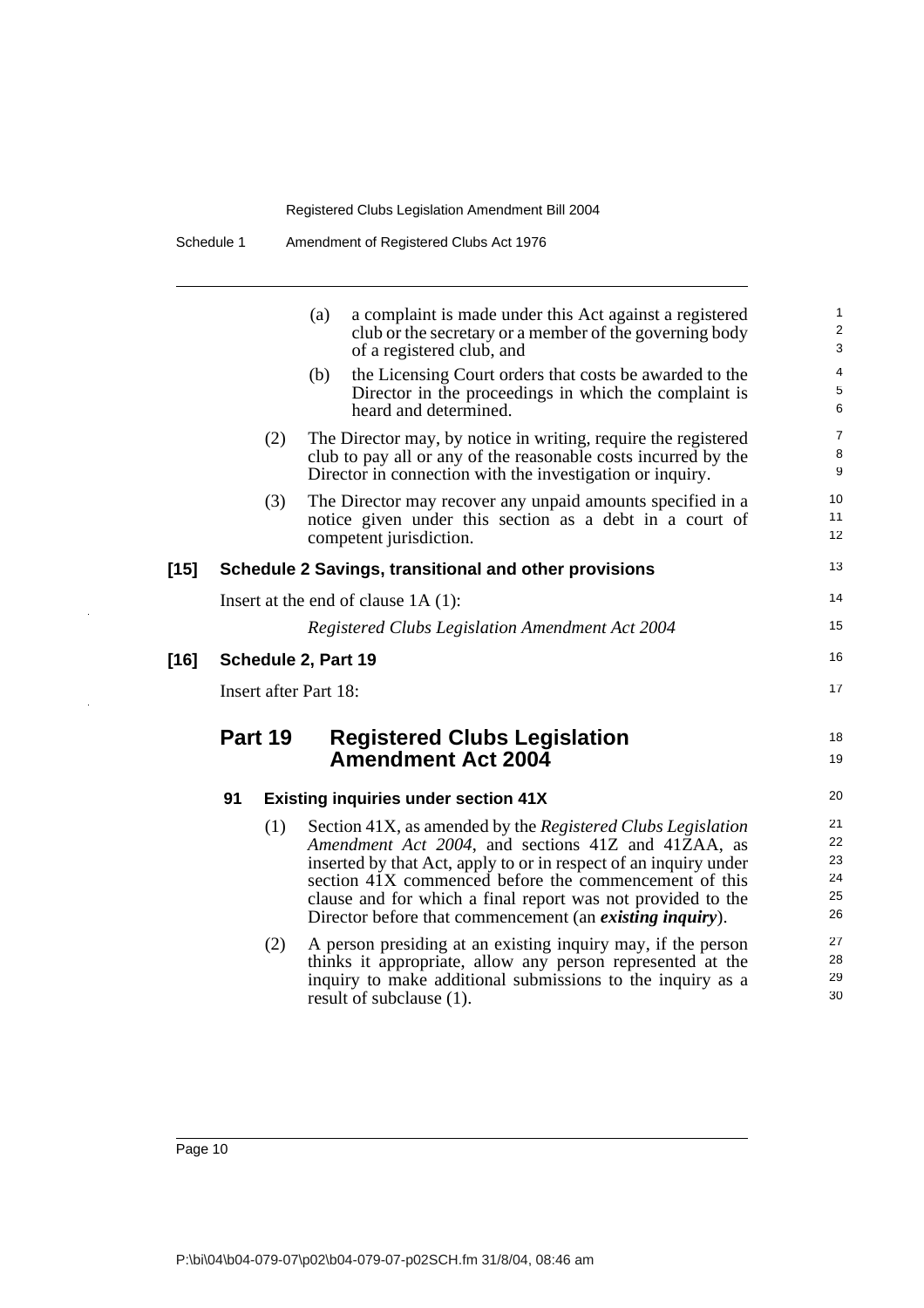Amendment of Registered Clubs Act 1976 Schedule 1

| 92 | Recovery of costs of investigations and inquiries by Director | 1              |
|----|---------------------------------------------------------------|----------------|
|    | Section 57G, as inserted by the Registered Clubs Legislation  | 2              |
|    | Amendment Act 2004, applies in respect of investigations or   | 3              |
|    | inquiries commenced on or after the commencement of that      | $\overline{4}$ |
|    | section.                                                      | .5             |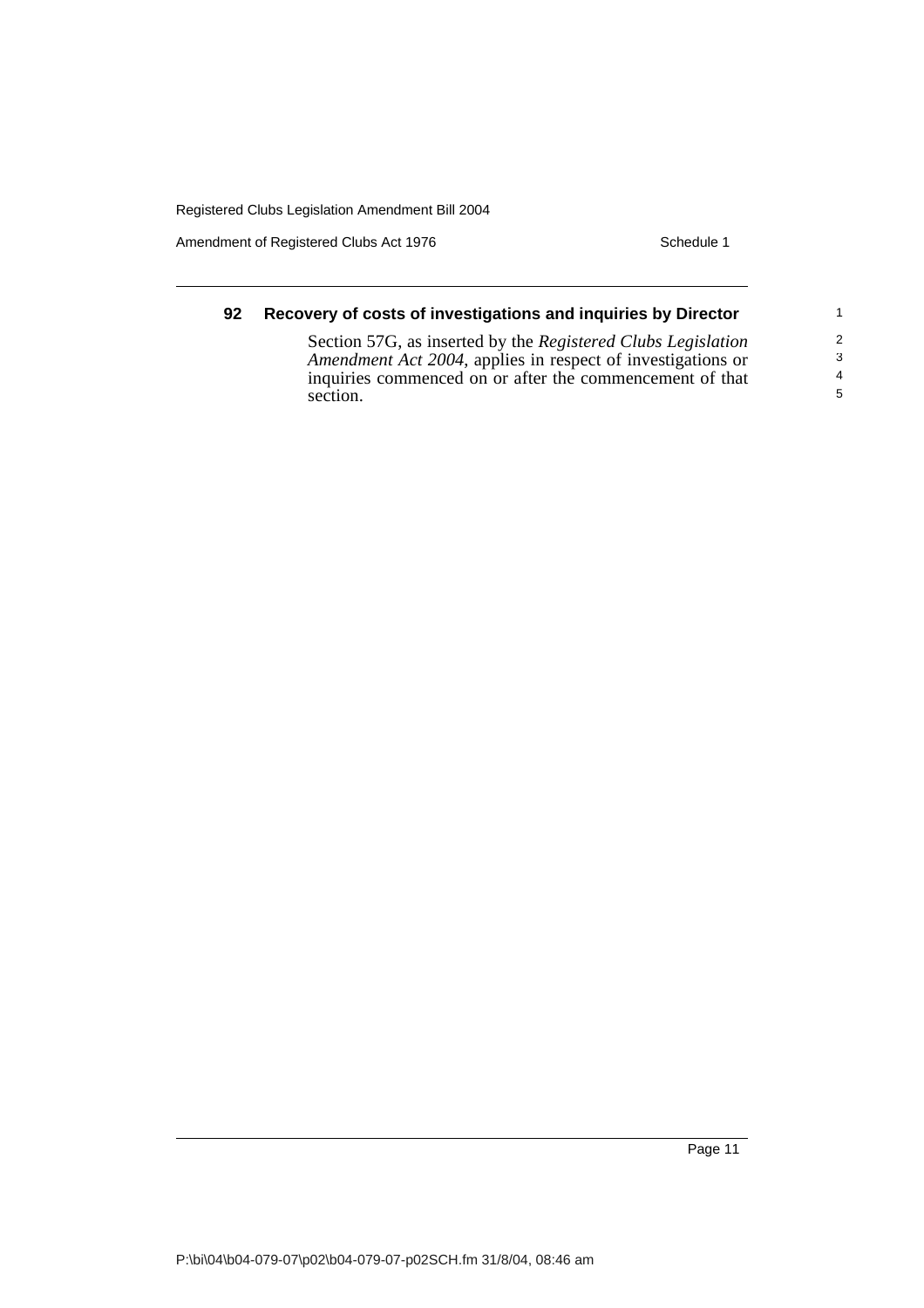Schedule 2 Amendment of other Acts

<span id="page-19-0"></span>

|                            | <b>Schedule 2 Amendment of other Acts</b><br>(Section 4)                                                                                                                                                                                                                                                      | 1<br>$\overline{2}$        |
|----------------------------|---------------------------------------------------------------------------------------------------------------------------------------------------------------------------------------------------------------------------------------------------------------------------------------------------------------|----------------------------|
| 2.1                        | <b>Defamation Act 1974 No 18</b>                                                                                                                                                                                                                                                                              | 3                          |
| <b>Section 17V</b>         |                                                                                                                                                                                                                                                                                                               | 4                          |
|                            | Insert after section 17U:                                                                                                                                                                                                                                                                                     | 5                          |
| 17V                        | Inquiries under the Registered Clubs Act 1976                                                                                                                                                                                                                                                                 | 6                          |
|                            | There is a defence of absolute privilege for a publication to or<br>by the Minister administering the Registered Clubs Act 1976,<br>or the Director of Liquor and Gaming, of a report of an inquiry<br>under Division 6 of Part 4A of that Act.                                                               | $\overline{7}$<br>8<br>9   |
| 2.2                        | Gaming Machines Act 2001 No 127                                                                                                                                                                                                                                                                               | 10                         |
| [1]                        | <b>Section 58 Cancellation of authorisations</b>                                                                                                                                                                                                                                                              | 11                         |
|                            | Insert after section 58 $(1)$ :                                                                                                                                                                                                                                                                               | 12                         |
| (1AA)                      | Without limiting subsection $(1)$ , the Board may suspend or<br>cancel a hotelier's or registered club's authorisation to keep<br>an approved gaming machine if the hotelier or registered club:                                                                                                              | 13<br>14<br>15             |
|                            | fails to pay a monitoring fee or tax, within the meaning<br>(a)<br>of the <i>Gaming Machine Tax Act 2001</i> , or an instalment<br>of any such tax, within the time allowed by or under that<br>Act, or                                                                                                       | 16<br>17<br>18<br>19       |
|                            | fails to pay a penalty or interest due for non-payment or<br>(b)<br>late payment of any such tax or instalment.                                                                                                                                                                                               | 20<br>21                   |
| <b>Section 206B</b><br>[2] |                                                                                                                                                                                                                                                                                                               | 22                         |
|                            | Insert after section 206A:                                                                                                                                                                                                                                                                                    | 23                         |
| 206B                       | <b>Disclosure of information</b>                                                                                                                                                                                                                                                                              | 24                         |
| (1)                        | The Minister or the Treasurer, or the Director-General, may<br>publish information arising out of, or relating to, the<br>administration or execution of this Act or the Gaming<br><i>Machine Tax Act 2001</i> if, in the opinion of the Minister or the<br>Treasurer, it is in the public interest to do so. | 25<br>26<br>27<br>28<br>29 |
|                            |                                                                                                                                                                                                                                                                                                               |                            |

 $\frac{1}{2}$ 

 $\cdot$ 

 $\bar{z}$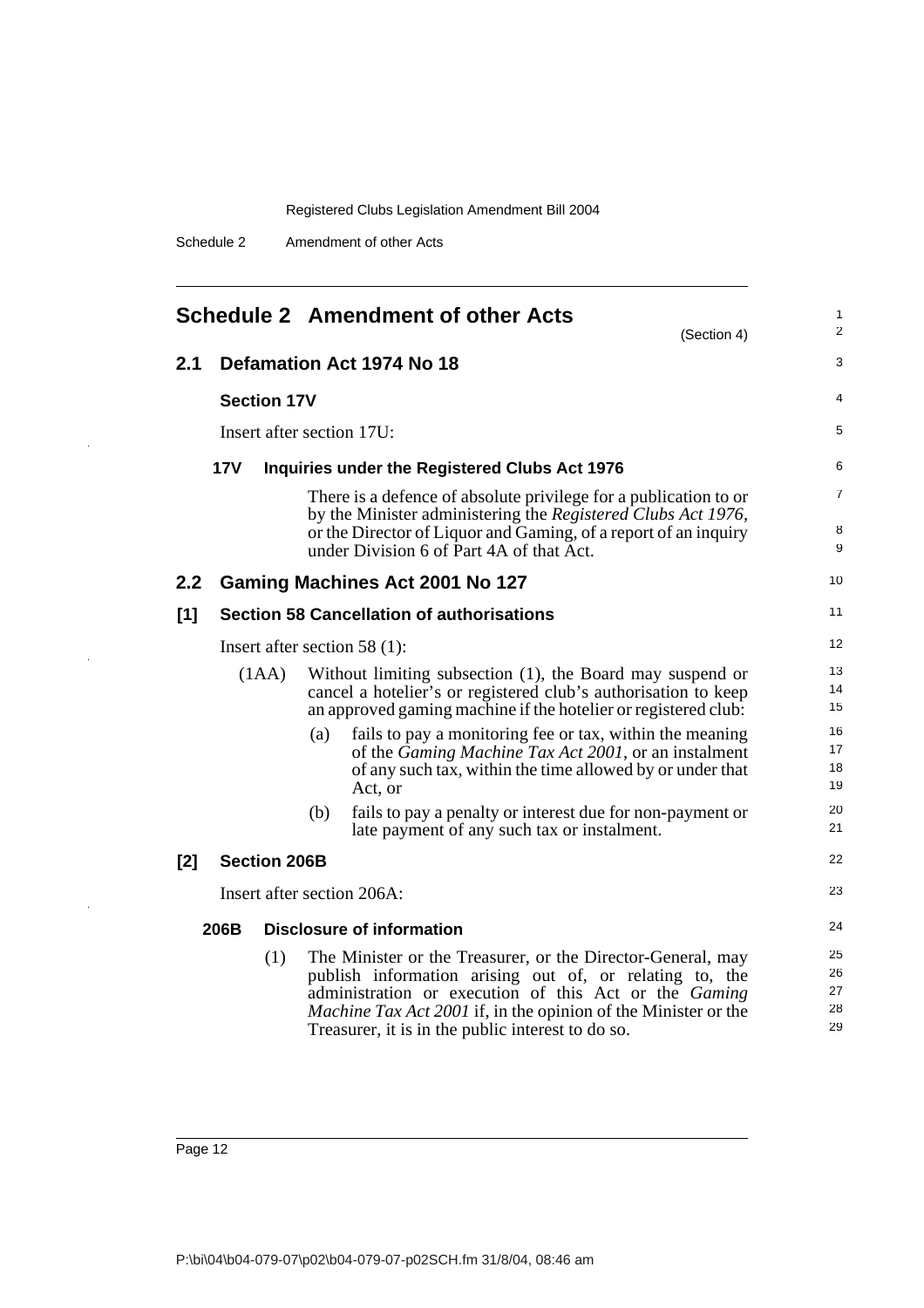Amendment of other Acts Schedule 2

 $\frac{1}{2}$ 

|       |     | (2) | Without limiting the information that may be published, CMS<br>information (within the meaning of section 139) and other<br>information relating to particular clubs may be published<br>under this section.                                                                                                     | 1<br>$\overline{2}$<br>$\sqrt{3}$<br>4 |
|-------|-----|-----|------------------------------------------------------------------------------------------------------------------------------------------------------------------------------------------------------------------------------------------------------------------------------------------------------------------|----------------------------------------|
|       |     | (3) | This section has effect despite any other law.                                                                                                                                                                                                                                                                   | 5                                      |
| $[3]$ |     |     | Schedule 1 Savings, transitional and other provisions                                                                                                                                                                                                                                                            | 6                                      |
|       |     |     | Insert at the end of clause $1(1)$ :                                                                                                                                                                                                                                                                             | $\overline{7}$                         |
|       |     |     | Registered Clubs Legislation Amendment Act 2004, but only<br>to the extent that it amends this Act                                                                                                                                                                                                               | 8<br>9                                 |
| 2.3   |     |     | Liquor Act 1982 No 147                                                                                                                                                                                                                                                                                           | 10                                     |
| [1]   |     |     | Sections 66B and 66C                                                                                                                                                                                                                                                                                             | 11                                     |
|       |     |     | Insert after section 66A:                                                                                                                                                                                                                                                                                        | 12                                     |
|       | 66B |     | Findings of inquiry and referral of certain matters                                                                                                                                                                                                                                                              | 13                                     |
|       |     | (1) | The Director may refer a matter to a law enforcement agency<br>or any other person or body who may have an interest in the<br>matter, if satisfied after carrying out an investigation or<br>inquiry under section 66A that a matter that is the subject of<br>the investigation or inquiry or arises out of it: | 14<br>15<br>16<br>17<br>18             |
|       |     |     | relates or may relate to a breach of a law of the State<br>(a)<br>(including this Act) or of another State or Territory or<br>of the Commonwealth, or                                                                                                                                                            | 19<br>20<br>21                         |
|       |     |     | constitutes or may constitute grounds for taking<br>(b)<br>proceedings of any kind (including a complaint under<br>this or any other Act) against a licensee, manager, close<br>associate of a licensee or non-proprietary association.                                                                          | 22<br>23<br>24<br>25                   |
|       |     | (2) | In this section:                                                                                                                                                                                                                                                                                                 | 26                                     |
|       |     |     | law enforcement agency has the same meaning as in section<br>12A of the Royal Commissions Act 1923.                                                                                                                                                                                                              | 27<br>28                               |
|       | 66C |     | Recovery of costs of investigation or inquiry                                                                                                                                                                                                                                                                    | 29                                     |
|       |     | (1) | This section applies if, as a result of an investigation or<br>inquiry conducted by the Director under this Act:                                                                                                                                                                                                 | 30<br>31                               |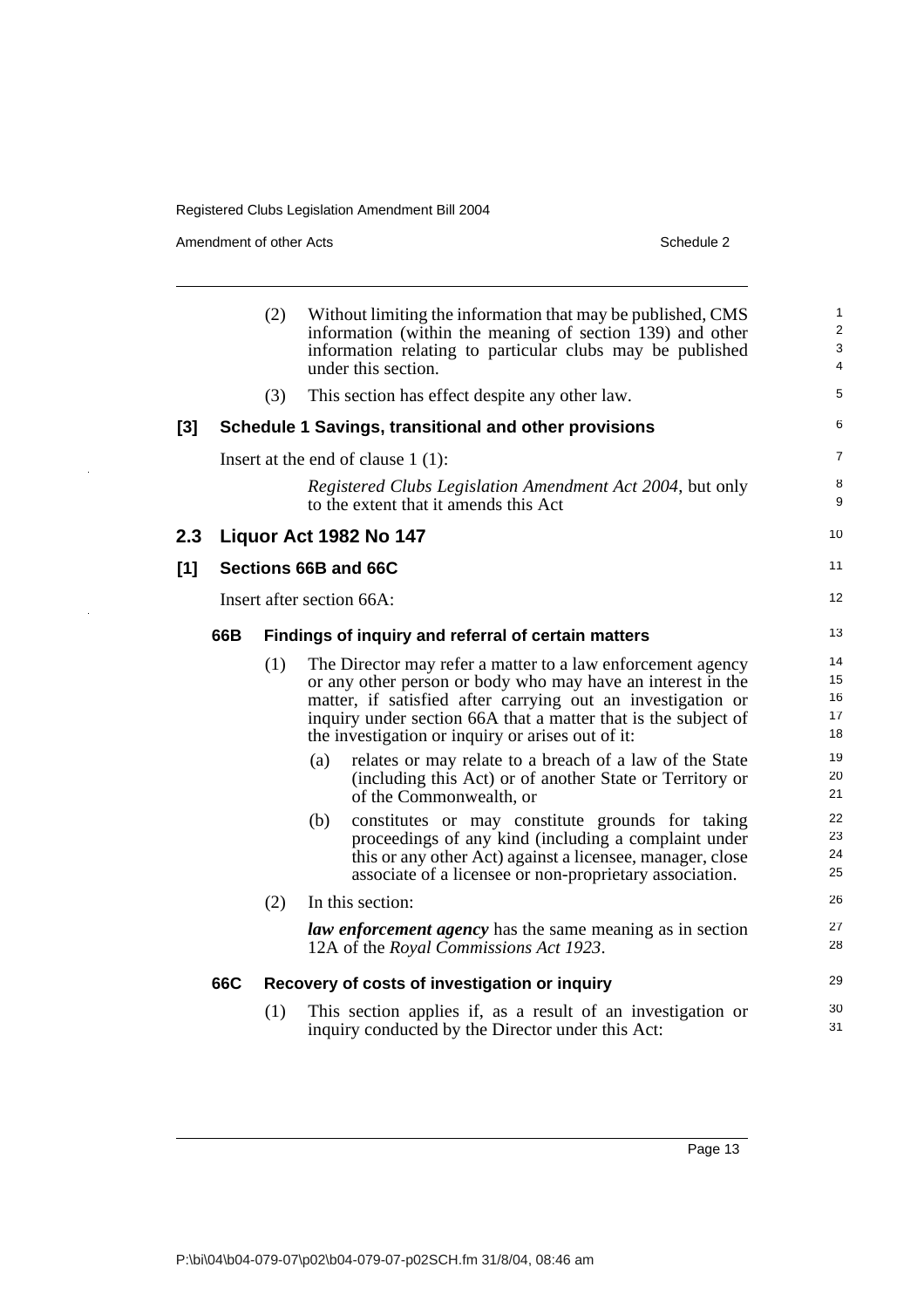|     |        | a complaint is made under this Act against a licensee,<br>(a)<br>associate<br>close<br>manager,<br>or non-proprietary<br>association, and                                                                                                          | 1<br>$\overline{\mathbf{c}}$<br>3 |
|-----|--------|----------------------------------------------------------------------------------------------------------------------------------------------------------------------------------------------------------------------------------------------------|-----------------------------------|
|     |        | the Licensing Court orders that costs be awarded to the<br>(b)<br>Director in the proceedings in which the complaint is<br>heard and determined.                                                                                                   | 4<br>5<br>6                       |
|     | (2)    | The Director may, by notice in writing, require the licensee,<br>manager, close associate or non-proprietary association to<br>pay all or any of the reasonable costs incurred by the Director<br>in connection with the investigation or inquiry. | 7<br>8<br>9<br>10                 |
|     | (3)    | The Director may recover any unpaid amounts specified in a<br>notice given under this section as a debt in a court of<br>competent jurisdiction.                                                                                                   | 11<br>12<br>13                    |
| [2] | action | Section 67 Summons to show cause against taking of disciplinary                                                                                                                                                                                    | 14<br>15                          |
|     |        | Omit section $67$ (1) (e) (ii). Insert instead:<br>(ii)<br>an association of employees registered under the<br>Workplace Relations Act 1996<br>of<br>the<br>Commonwealth, or                                                                       | 16<br>17<br>18<br>19              |
| [3] |        | <b>Schedule 1 Savings and transitional provisions</b>                                                                                                                                                                                              | 20                                |
|     |        | Insert at the end of clause $1(1)$ :                                                                                                                                                                                                               | 21                                |
|     |        | Registered Clubs Legislation Amendment Act 2004, but only<br>to the extent that it amends this Act                                                                                                                                                 | 22<br>23                          |

 $\bar{z}$